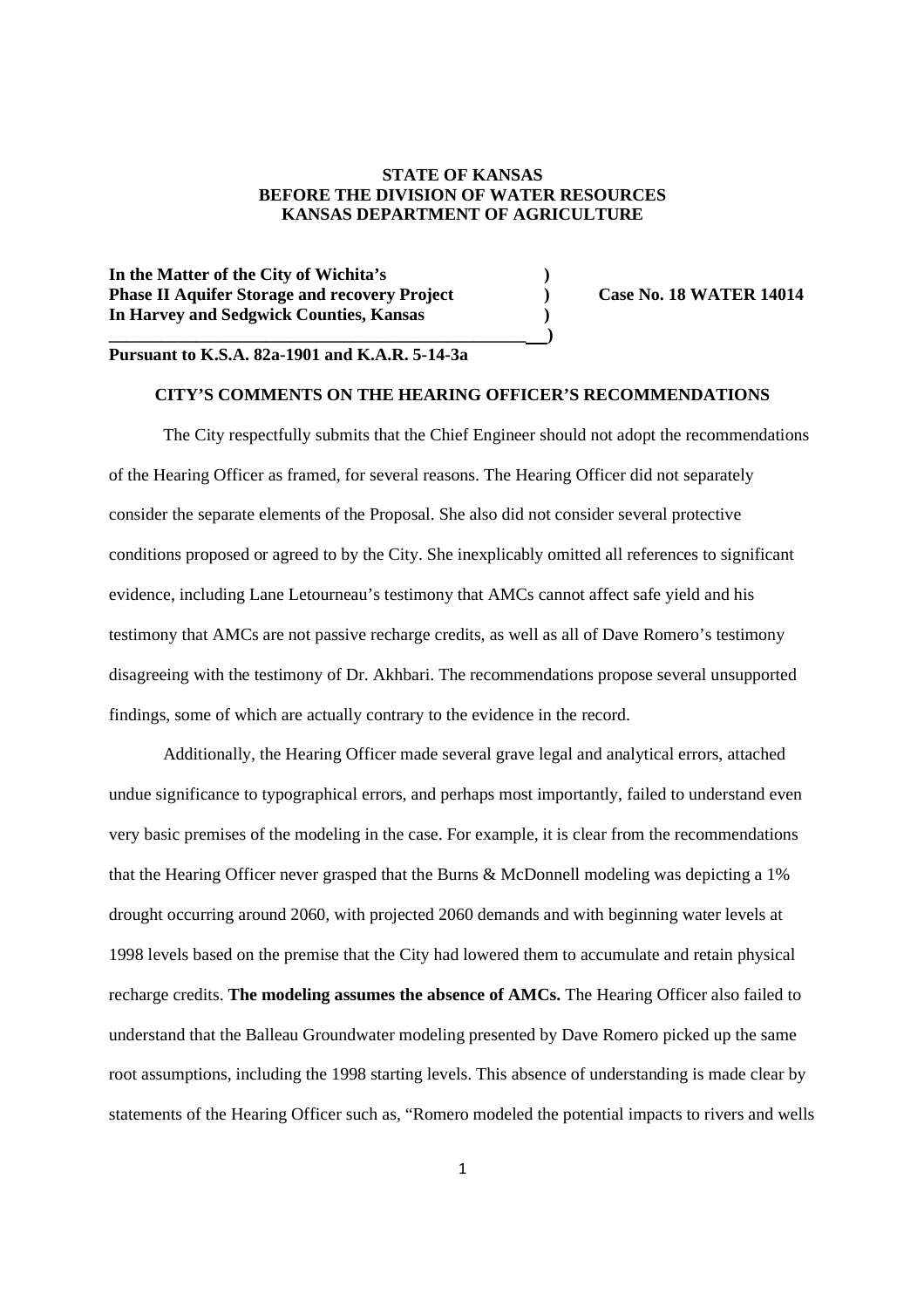in the area caused by AMCs and lowering of the water table; he used an additional analysis package in combination with the proposal's MODFLOW modeling" (Recommendations, p. 153). In reality, it is ascertainable from the Balleau Groundwater study and Mr. Romero's testimony that he did not do any modeling of the impacts of AMCs. The Hearing Officer looked at modeling that was premised on the absence of AMCs and erroneously concluded that it was modeling impacts of AMCs.

Similarly, the Hearing Officer makes repeated references to the impacts of pumping 120,000 AF of credits and the City's failure to model those impacts (Recommendations, pp. 100, 102, 103, 104, 107, 115, 169). The modeling done by Balleau Groundwater, and Dave Romero's own testimony, established that even with the revised lower limits the maximum credits the City would be able to pump would be an aggregate 94,400 AF in credits (Transcript, Vol. IX, p. 2504, line 19; District Exhibit 68, p. 5, line 150, through p. 6, line 158). Hence, the Hearing Officer is assessing impacts of a 120,000 AF credit withdrawal that the modeling shows to be impossible, and she also posits that the City should have been required to model the impacts of that withdrawal, even though the modeling shows it to be impossible. This, despite the City having pointed out in its Response to the District's Proposed Findings & Conclusions (p. 18) that Romero's modeling and testimony showed the 120,000 AF withdrawal of credits to be impossible. The Hearing Officer's failures to understand the modeling and related testimony render many of the recommended findings and conclusions rationally insupportable to the extent that it would be an abuse of discretion to adopt them.

As to issues which the Hearing Officer believed merited further study (Recommendations, p. 174), the sensible approach would be for the Chief Engineer to consult experienced modelers to determine if that is true, and if so, assign technical staff and reopen the record as necessary to accommodate that further study.

2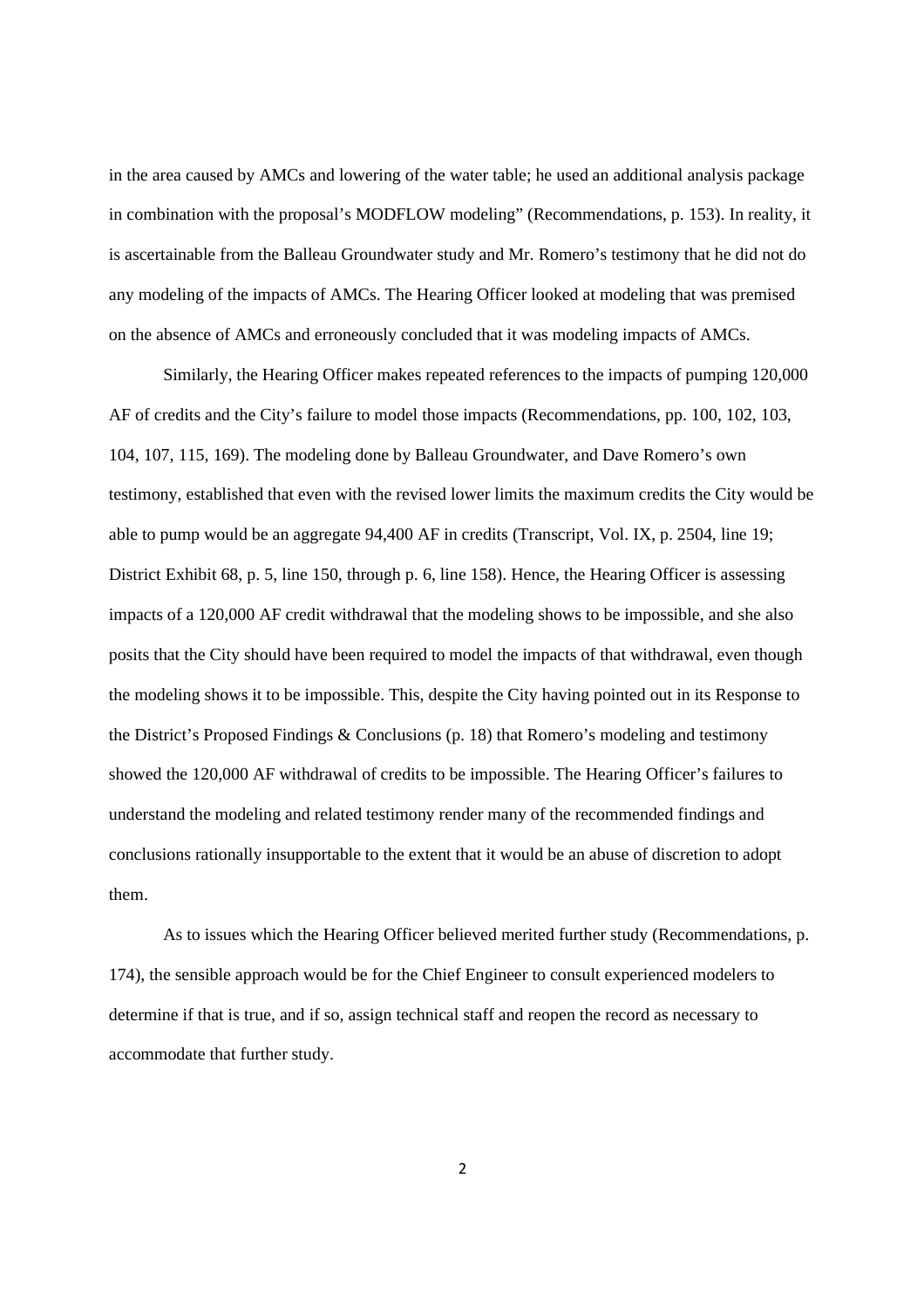Following the general structure of the Hearing Officer's Recommendations, the City will further address those portions to which it is directing comments by their subject headings, page or paragraph numbers as appropriate.

## Procedural History Overview (¶¶ 1-24)

In paragraph 3, the Hearing Officer omits that prior to the submission of the Proposal, Mr. Barfield, then Chief Engineer, who had extensive modeling experience, had written a letter thanking the City for its detailed work responsive to his request that the City demonstrate and establish reasonable bottoms to the basin storage area which meet both the needs of the City for the ASR project and assure the public that the ASR can be operated without raising significant water supply concerns from others accessing the aquifer. The Hearing Officer also left out that the letter further stated, "From our review of the draft report, it appears the City's methods are sufficient for this purpose. While there are no perfect models, we believe the existing model is sufficient for this purpose. It also appears the City's assumptions and data are sufficient as used in this analysis." (See, Transcript, Vol. V, pp. 1250 -1251). DWR's modeling group also believed the City's modeling work was sufficient and had been informed by the City that the City could afford to do additional modeling work if what had been done to that point was not sufficient (See, Transcript, Vol. V., p. 1252).

In paragraph 7, the Hearing Officer neglected to note that none of the well owners who had been asked in 2010 to approve requests for spacing waivers (i.e., U.S. National Bank, Assoc., Jerry & Elnora Morris Trust, Kelly J. Willmore, Linda L. Heidebrecht and Pauline Decker, as shown on the District's Exhibit 57) were among the intervenors.

In paragraph 8, the Hearing Officer neglected to note that the reason for the Motion to Withdraw on behalf of the McGinns and Seilers was the conflict of interest posed by the service of Michael McGinn and Robert Seiler on the District Board (Motion to Withdraw as a Party,  $\P$  1-3). The Hearing Officer further neglected to note that the Motion to Withdraw had no effect on the continuing participation of Michael McGinn and Robert Seiler in the District Board's conduct of the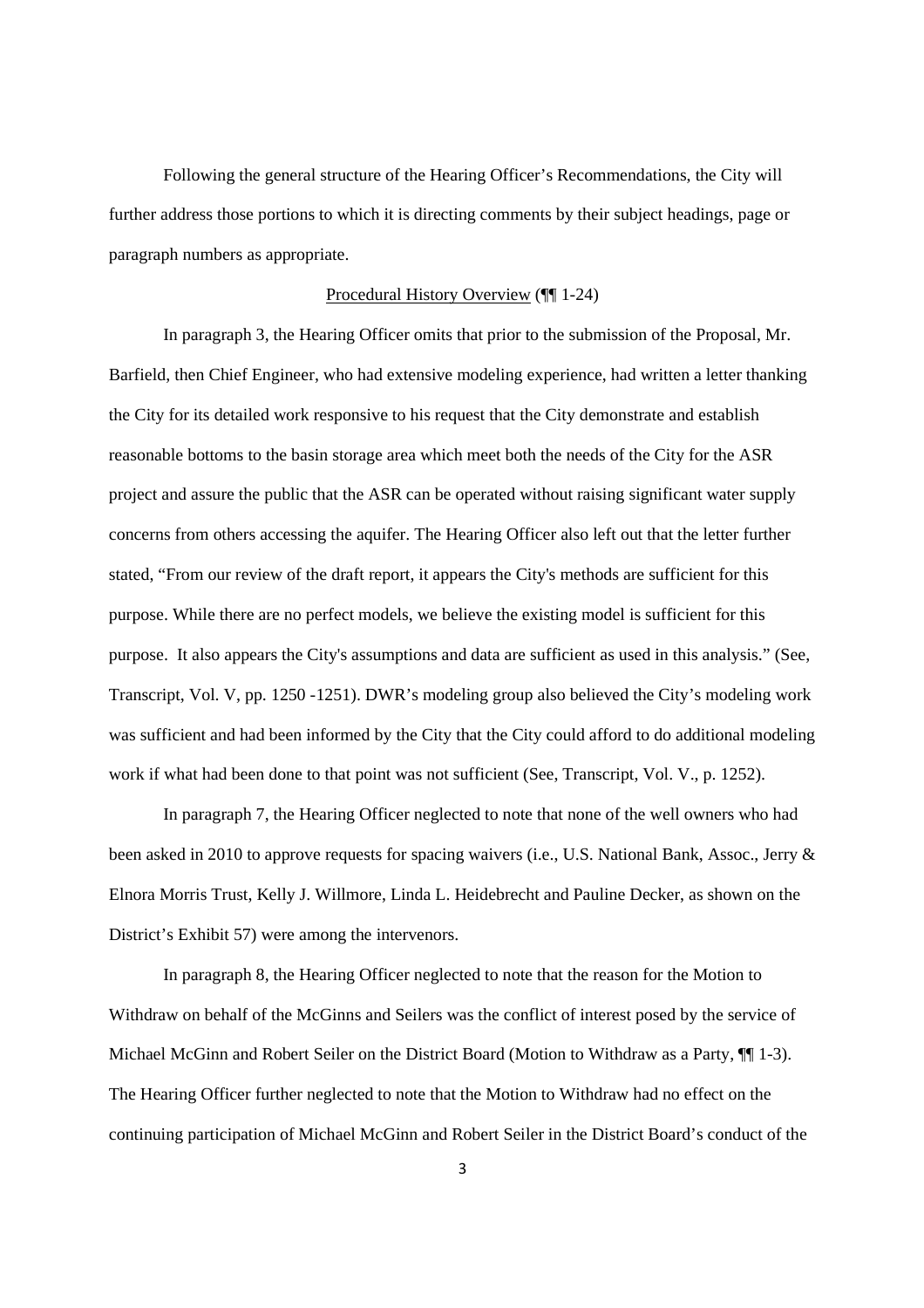continuing litigation. The Hearing Officer appears to have declined to take note of Kansas appellate precedent recognizing that in such circumstances, the conduct of the impacted public body is tainted by conflict and invalid. *See, Dowling Realty v. City of Shawnee*, 32 Kan. App. 2d 536, 546 (2004). Because of the conflicts, the City requested (and again requests) that the Chief Engineer consult with the Kansas Attorney General's Office as to whether the positions put forward as District positions in the case can actually be accepted as such, the import of *Dowling Realty v. City of Shawnee*, 32 Kan. App. 2d 536, 546 (2004) being to the contrary.

In paragraph 11, the Hearing Officer omits that Chief Engineer Barfield also ordered an internal separation such that Mr. Letourneau (the only DWR staffer to testify at hearing) had no access to the DWR staff modelers who had reviewed (Transcript, Vol. VIII, p. 1978, lines 6-10). Further, Mr. Letourneau is not himself a modeler (Transcript, Vol. V, p. 1250, lines 12-15).

In paragraph 13, the portion of the order that indicated, "it is the purpose of these hearings to determine if and under what circumstances such modifications to the existing permits should be made," suggests that the delegation to the Hearing Officer was to consider and evaluate, rather than disregard, protective conditions identified in the Proposal or during the hearings. In addition, the Hearing Officer's paragraph does not mention that the Chief Engineer designated Chris Beightel to continue to be separated from DWR in order to be available to, and assist the Hearing Officer with, technical matters (March 19, 2019 Notice of Delegation and Temporary Postponement). However, the Hearing Officer declined to consult with Mr. Beightel because he had some prior involvement with review of the City's Proposal.

In paragraph 19, the March 2, 2020 Order referred as affirming the delegation to the Hearing Officer contained no provision for technical assistance.

In paragraph 20, the November 2, 2020 Notice referred to also contained no provision for technical assistance. As a consequence, the Hearing officer was left to sort through and interpret the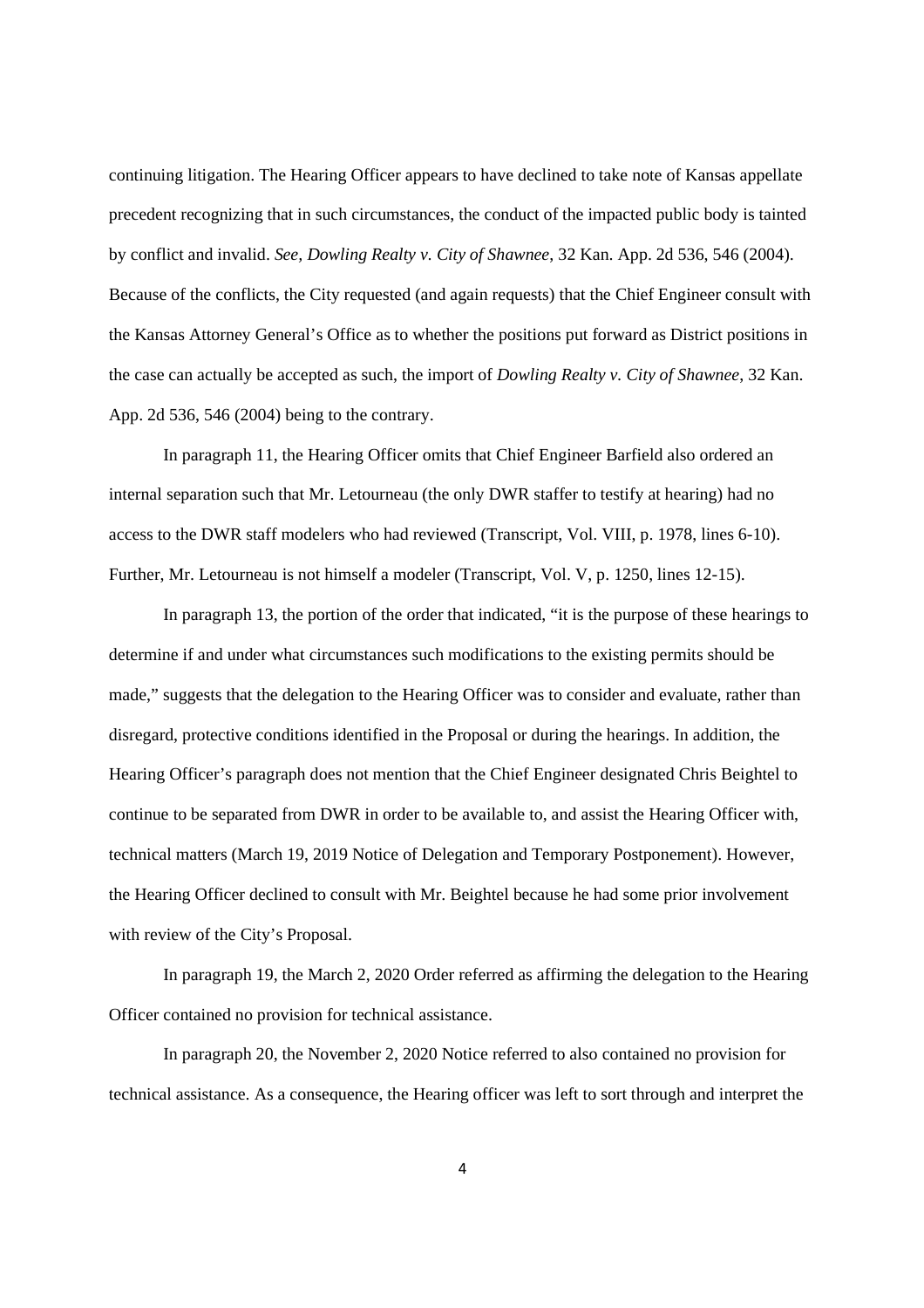modeling studies and technical testimony in the case without the benefit of technical assistance from experienced modelers.

Paragraph 24 recognizes that certain filings were submitted by the parties, but does not disclose whether the Hearing Officer actually reviewed all the filings submitted. From certain of the recommendations, it appears that the Hearing Officer failed to consider important evidence highlighted in some of the submissions.

## Public Comments

The people and entities submitting public comments are listed on pages 12-15 of the Hearing Officer's recommendations. Omitted from the Hearing Officer's discussion is any recognition that the well owners who had been asked in 2010 to approve spacing waivers (as shown on the District's Exhibit 57) were not among the people and entities submitting comments.

The reasons given by commenters for opposing the Proposal, as recounted on pages 15-17 of the Hearing Officer's recommendations do not reflect any consideration of the comparative impacts if the aquifer were to be reduced to and maintained at 1998 water levels to accommodate efficient injection of treated source water and retention of credits under current ASR Phase II permit conditions.

# Applicable Statutes, Regulations and Legal Standards

On page 21, it is unclear why the Hearing Officer referred to K.A.R. 5-1-1 regulations instead of the K.A.R 5-22-1, *et seq.*, regulations that apply within the District.

With respect to K.A.R. 5-12-1, cited by the hearing Officer on page 22 of her recommendations, it is notable that subsection (b) illustrates the regulations are centered around storage area geometry and do not mention anything about the Basin Storage Area bottoms or tops preventing impairment, protecting the public interest, or being based on reasonable raising or lowering of water levels.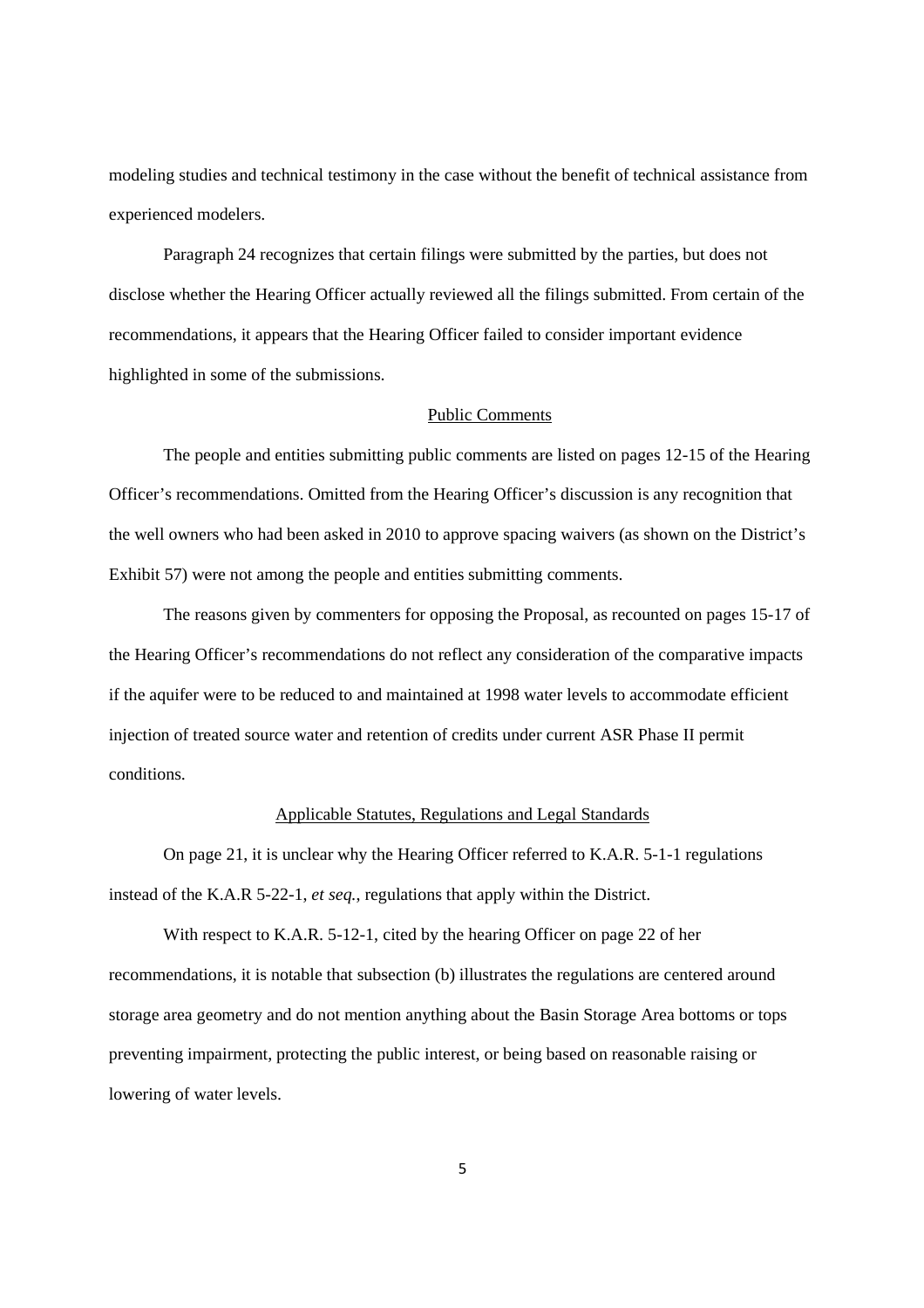Notably, 1993 levels were not chosen as the lower index levels based on reasonable or unreasonable lowering of the water table, bur because they represented historic low levels. DWR has not determined a reasonable or unreasonable lowering for the Equus Beds area, and for perspective, in Western Kansas, a managed decline depleting aquifer levels to bedrock has apparently been deemed reasonable.

#### **I. FINDINGS OF FACT**

The Hearing Officer's Introductory language asserts that the recommended findings are "based on a comprehensive review of the record as a whole," and "substantial competent evidence within that record." The findings should be so based, but the findings as recommended by the Hearing Officer are not so based. As shown hereafter, instead of a comprehensive review of the record as a whole, the Hearing Officer disregarded and omitted from her recommendations most of the evidence that conflicted with the findings proposed in her recommendations. Some of the recommended findings are demonstrably erroneous.

Paragraph 15.c. is not incorrect as stated, but the cited text does not say that a lower minimum index level would not protect the public interest. Further, the Hearing Officer omits that there was no similar language in the ASR Phase II approval, in which the language setting the lower index levels was, "The recharge credits may be withdrawn from a cell only when recharge credits are determined to be available from the cell and the static water level at its index well is above the lowest index level; however, water may be recharged when the static water level is below the lowest index level in that well" (September 18, 2009 Initial Order, p. 5, ¶ 8).

In paragraph 22.c.i., notably, the term "passive recharge credits" is not defined, and it is also not defined in statutes or regulations. Further, the permission to inject treated source water below the minimum index levels (as referenced in paragraph 22.c.vi) cuts against the Hearing Officer's later conclusion that water below the minimum index level is a different source of supply.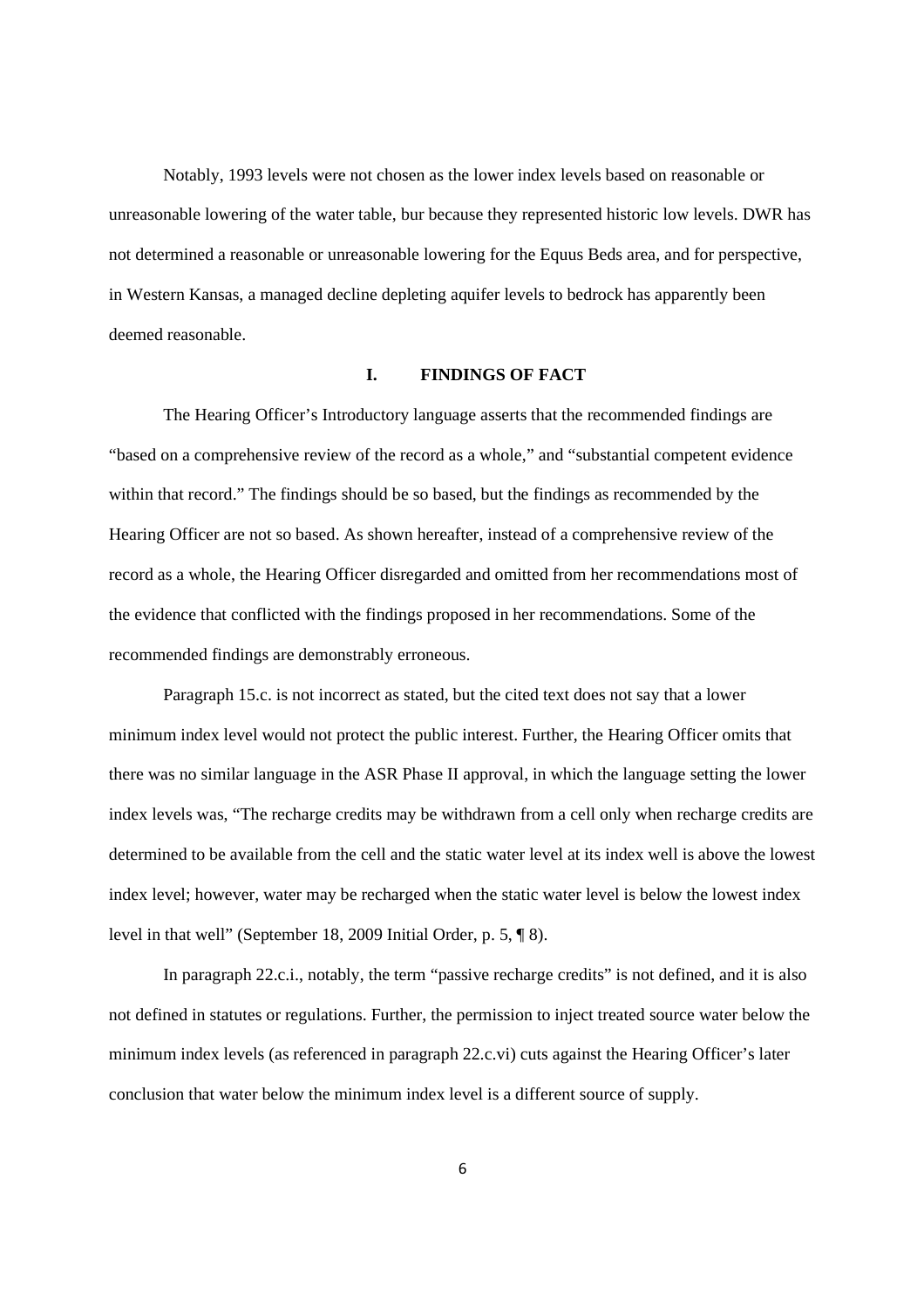In paragraph 24.c., the Hearing Officer relies on the testimony of Tim Boese for the characterization that the specific limit on credit recovery in each permit was "reflecting the 1993 levels for each index cell." However, the most cursory review of the permits shows that the limit was expressed as a specific elevation, as illustrated by the "1,387 mean sea level" in the specific permit referenced in the subparagraph. Later, there was a collaborative effort of the City, DWR, the District and USGS to reset the stated lower index levels for the ASR Phase I and ASR Phase II permits (Transcript, Vol. IV, p. 1057, line 5, through p. 1058, line 12).

In paragraph 26, the Hearing Officer disregards issues that have arisen as to the status and continuing effectiveness of the MOU, due to the District's failure to participate in the periodic reassessments provided for in the MOU. Further, throughout the recommendations, the Hearing Officer persistently ignores the import of "Issue 6" of the MOU, in which the parties stipulated that "Because the project recharge and recovery wells can only be pumped if water levels in the aquifer are higher than the historic low level, no impairment is expected." Contrary to numerous unfounded assertions throughout the recommendations, this stipulation is not only substantial competent evidence, but overwhelmingly powerful evidence, that if the lower limits are not modified, the separate AMC component of the Proposal poses no threat of impairment. Notably, the Phase II MOU contained no agreement to permanently establish specific lower index levels. The language in subparagraph A.6. simply acknowledged the then-existing lower index levels, stating, "Because the project recharge and recovery wells can only be pumped if water levels in the aquifer are higher than the historic low level, no impairment is expected." (Phase II MOU, subparagraph A.6.). Further, language in subparagraph B.2. recognized that commitments set forth in the MOU remained subject to state law and regulations and the orders of DWR (Phase II MOU, subparagraph B.2.). So, if there were a state regulation that allowed the lower index levels to be set on a different basis, and the Chief Engineer found on the evidence of record that the levels should be reset as requested in the Proposal,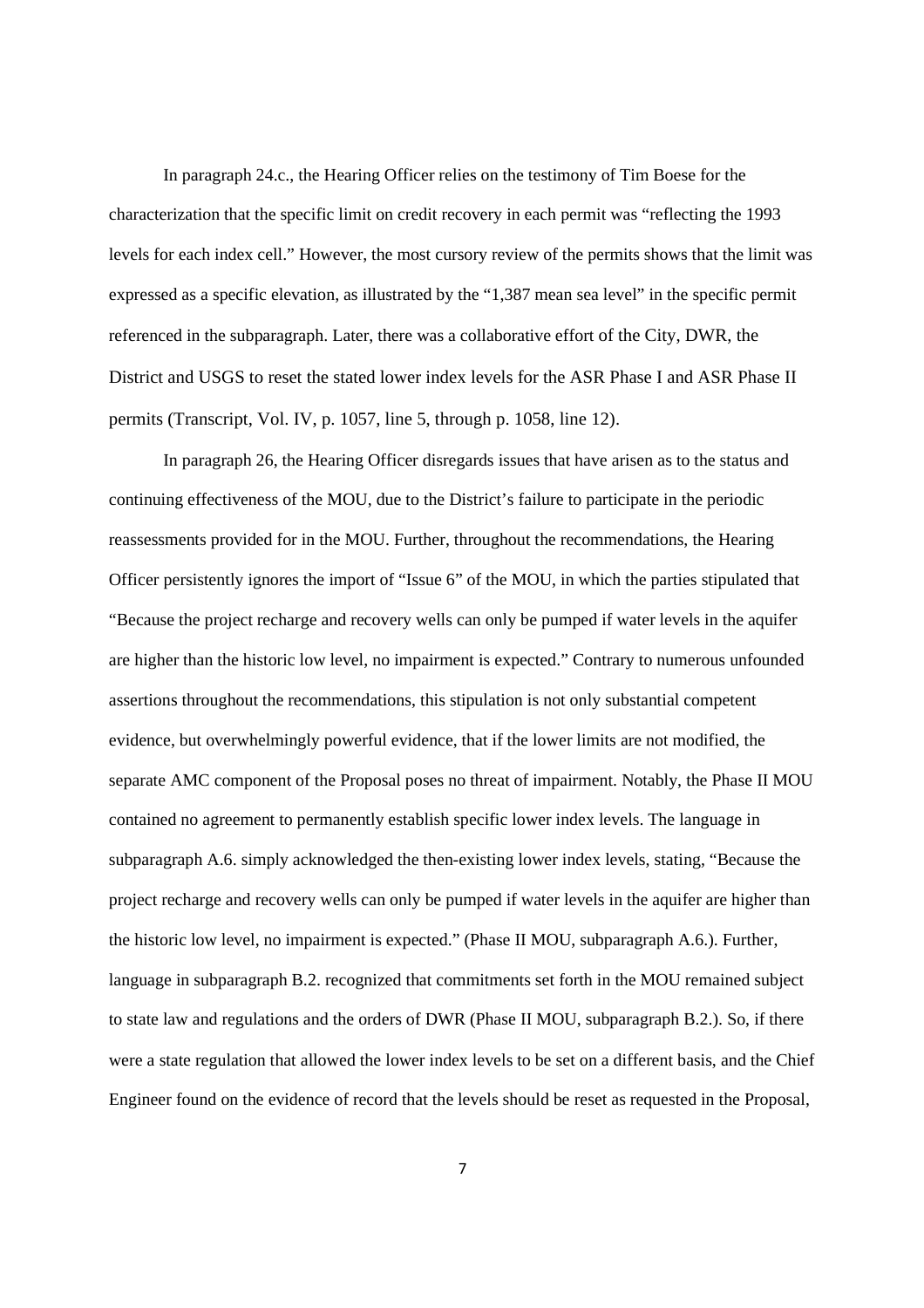that would not be contrary to anything in the Phase II MOU (Phase II MOU, subparagraphs A.6. and B.2.). Additionally, despite the District's apparent abandonment of the MOU, the City has agreed to a protective permit condition for domestic wells within 660 feet of ASR physical recharge sites (Transcript, Vol. V, p. 1265, line 2, through p. 1266, line 9).

In paragraph 27, while it is true that the MOU refers to GMD2 granting petitions for spacing waivers, it is actually the Chief Engineer who has the ultimate authority to waive regulatory requirements (see, Finding 20, and Transcript, Vol. VII, p. 1840, line 15, through p. 1842, line 2). Further, although the MOU does use the phrase "would not unreasonably impair the public interest," "impairment" for water rights purposes is a concept that relates to existing senior water rights, and not to "the public interest" in general.

In paragraph 29, the Hearing Officer garbled the testimony of the witness, confusing the spacing and waiver requirements he identified for domestic and non-domestic wells. The Finding should be rejected, or corrected to match the testimony, as in its current form it incorrectly suggests that the spacing requirement for domestic wells is 1320 feet and the witness never said that (Transcript, Vol. 11, p. 2959, lines 1-15). Additionally, the portion of the Finding that states (because the witness claimed) that waivers for non-domestic spacing require approval of the District board is wrong, and the Hearing Officer has already acknowledged that the Chief Engineer has the power to grant these waivers (See, Finding 20).

In paragraph 33, the Hearing Officer notes that the aggregate limit on annual credit withdrawals under the thirty permits for which modification is sought is 18,000 AF, because File No. 47,400 is not included on the list of permits for which modification is sought. However, it should be noted (and Findings 24 and 25 recognize) that the total for all 31 ASR Phase II permits is 19,000 AF. Later in the recommendations, the Hearing Officer appears to assume that non-inclusion of File No. 47,400 in the list of permits to be modified means its 1,000 AF of authorized annual credit withdrawal goes away. There is no rational basis for such a conclusion, although the withdrawals for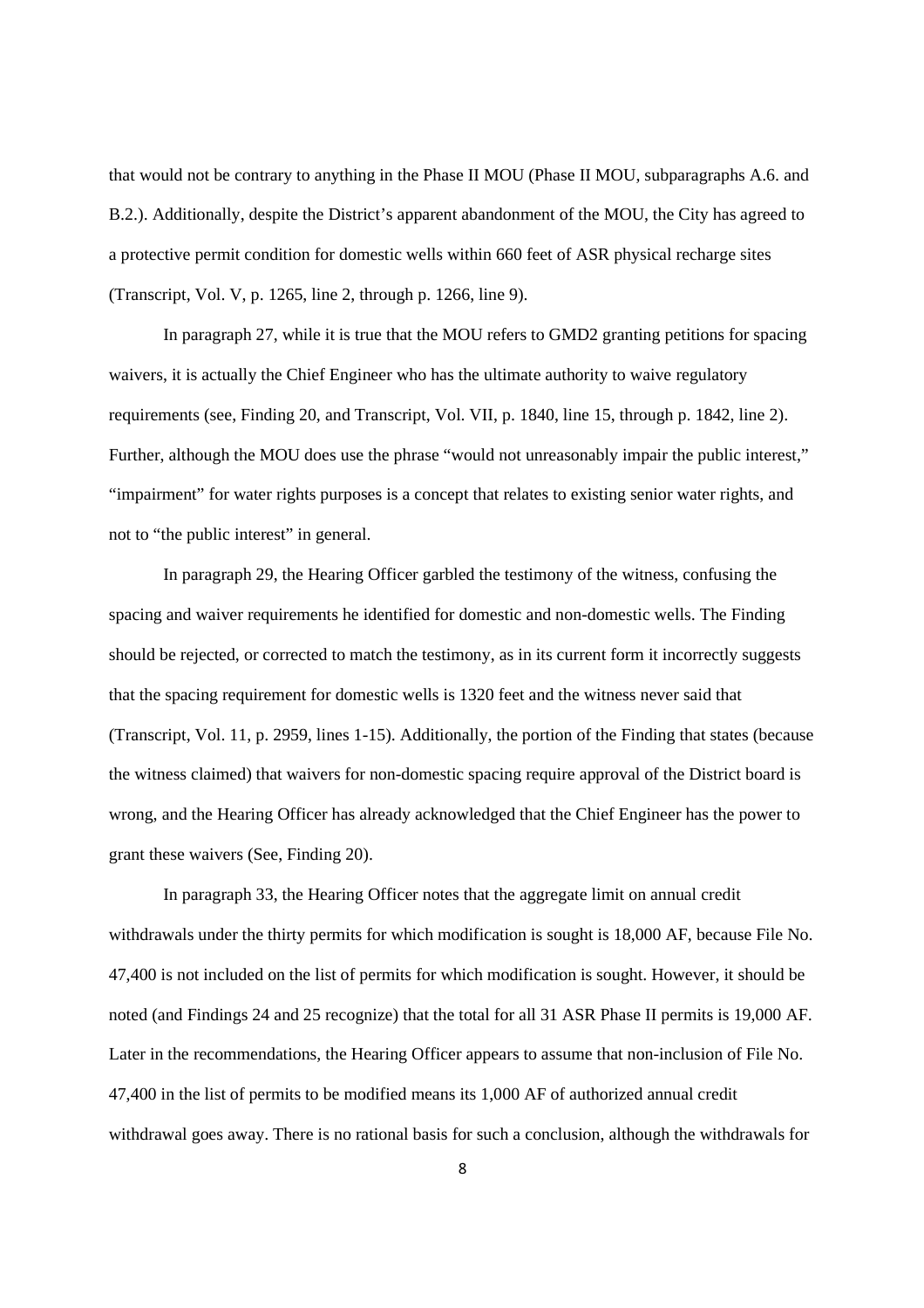that permit would remain limited to physical recharge credits. (And again, although the Hearing Officer failed to understand this, the City's modeling assumes that all the credits pumped during the modeled 1% drought are physical recharge credits, and that is why the starting water levels are the 1998 levels).

In paragraph 38, despite the referenced testimony that the Bentley Reserve well field and E&S well field were not "firm sources," the Hearing Officer appears to have missed that Scott Macey's testimony reflects he did account for the E&S well field and Bentley Reserve when the model indicated water would be available from those sources (Transcript, Vol. III, p. 635, line 20, through p. 636, line 7). Accordingly, the Finding as framed is erroneous.

In paragraph 42, the main relevance of the cited testimony is that it limits the significance of any arguable clash in priority between rights approved after the original grant of the ASR Phase II permits and AMCs, as the Hearing Officer here recognizes that only some small use permits have been approved in the District since its safe yield regulations took effect.

In paragraph 46, the main relevance of the cited testimony is that it establishes the only useful role of ASR Phase II lies in its potential to produce credits for drought mitigation. Although the Hearing Officer later observes that the City will not be "forced" to reduce the aquifer to 1998 levels to accommodate creation and retention of credits, such a course will be necessary for ASR to be useful for the City's water supply purposes.

In paragraph 53, the Hearing Officer's statement that the water left in storage would be water previously injected in the aquifer is not supported by the referenced testimony. Water left in storage due to use of treated water directly from the river could be either water previously injected or water the City would have been entitled to draw under its native rights (Transcript, Vol. VII, p. 1828, lines 16-17). The Hearing Officer appears not to have understood the Proposal on this point. The statement at the end of the paragraph that the water left in storage would be water previously injected for a credit is also not supported by the referenced testimony. The Finding as framed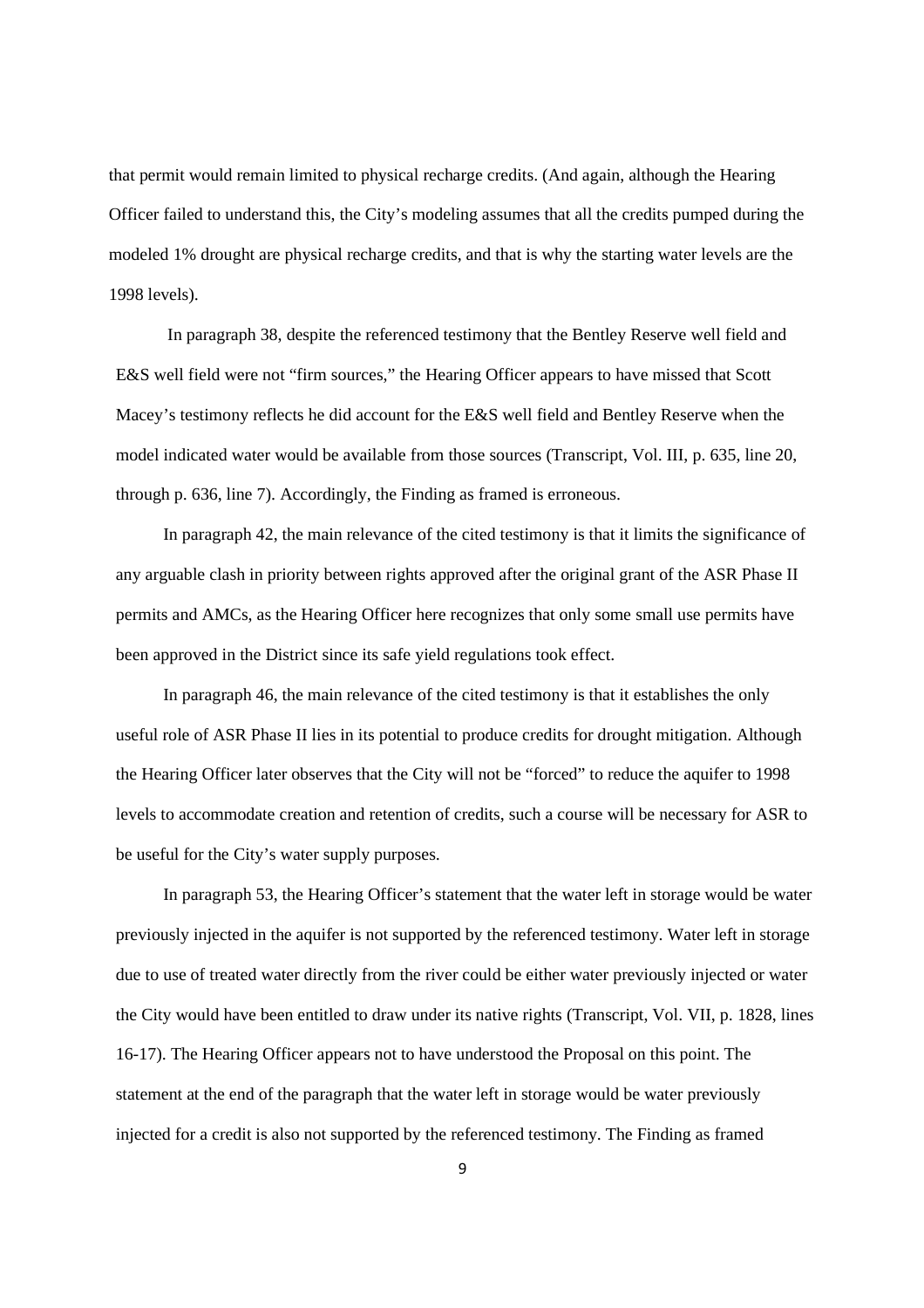inaccurately characterizes the Proposal, is not supported by the evidence and should be rejected as erroneous.

In paragraph 56, it is uncontroverted that AMCs are not specifically referenced in existing statute or regulations. However, the Hearing Officer's statement that they are not authorized by existing statutes or regulations is quite controverted, because recharge credits are authorized and Lane Letourneau testified AMCs are a "recharge credit" (Transcript, Vol. VII, p. 1727, line 18 through p. 1728, line 4). The proposed Finding, as framed, is contrary to the record and should be rejected as erroneous.

In paragraph 69, K.A.R. 5-22-1, rather than 5-7-1 would supply a definition of "artificial recharge" for the District, but in any event, there is no regulation defining "passive recharge" by reference to artificial recharge.

In paragraph 73, the Hearing Officer omits that Mr. Letourneau also testified that, in DWR's view, the proposed AMCs are not passive recharge credits. (Transcript, Vol. VII. p. 1895, lines 9-11). The Hearing Officer further omits that David Barfield, who was Chief Engineer when the ASR Phase II permits were approved, does not believe AMCs to be passive recharge credits, the distinction being that the AMCs will pass through the ASR diversion and treatment infrastructure and are subject to the rate and quantity limitations of the permit(s). (DWR Exhibit 4, September 18, 2017 letter of David Barfield, p. 1, paragraph 2). The Hearing Officer also omits that Daniel Clement of Burns & McDonnell testified that AMCs are not passive recharge credits because of the link between the aquifer and the Little Arkansas River (Transcript, Vol. IV, p. 951, line 16 through p. 952, line 1). The reasons for these omissions are not explained in the recommendations.

In paragraph 77, the Hearing Officer has altered language from Mr. Pajor's actual testimony. To be clear, the actual language of the question and answer was as follows: Q. And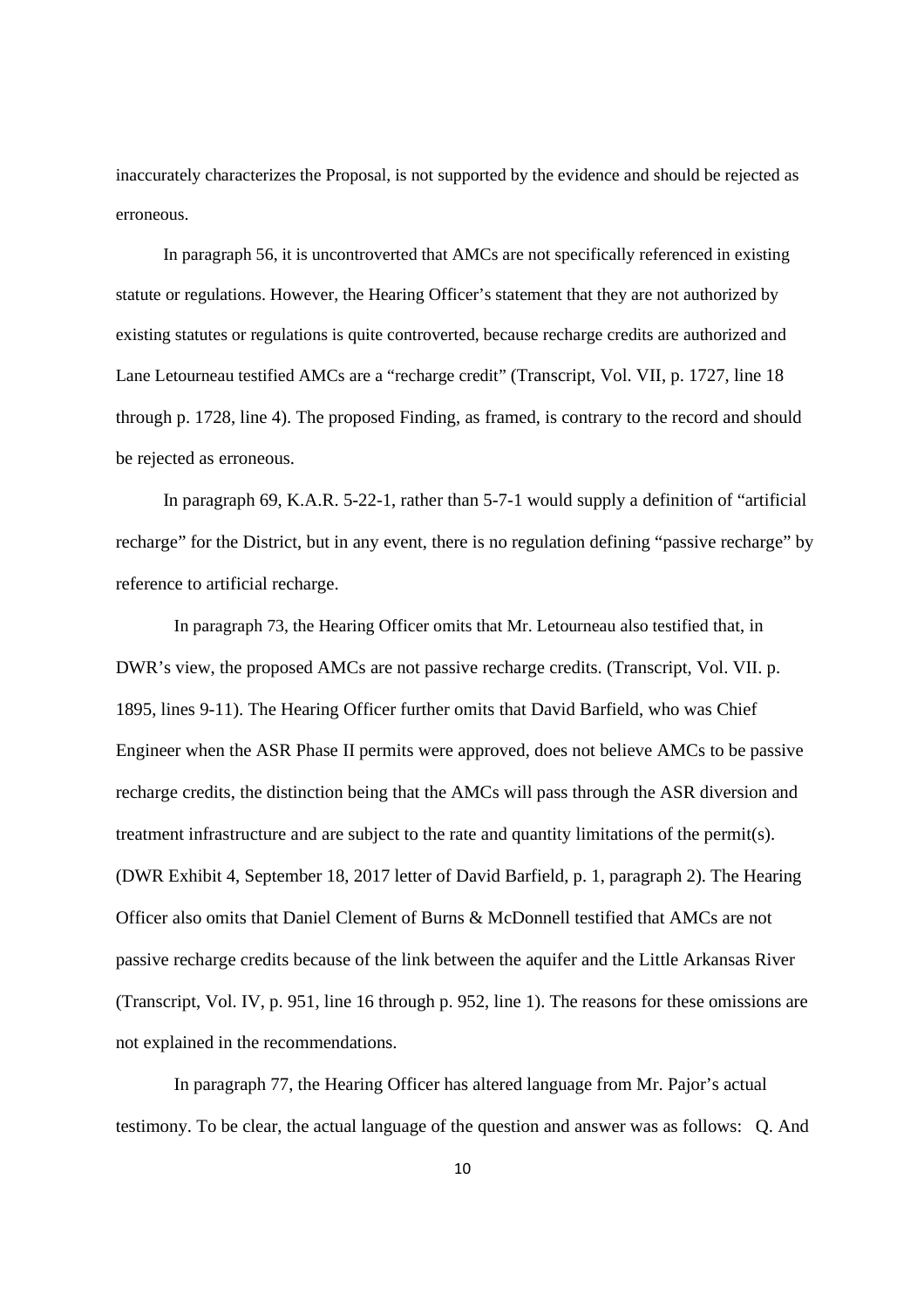so if there is an AMC there, a credit that exists under that accounting method, does the existence of that credit depend on the City, in fact, having left water sufficient to satisfy *that credit* in an aquifer in an earlier period? A. Yes. (Transcript, Vol. I, p. 194, lines 4-9, Italic emphasis added).

In paragraph 81, the relevance of the cited testimony is that it establishes the City would not accrue an AMC for direct use of water if capacity for physical injection of that water exists. This contradicts the Hearing Officer's later, unsupported assertion that the Proposal does not contain such a feature (Recommendations, p. 162).

In paragraph 86, the Hearing Officer omits that there would, however, be metering of the water taken from the river for direct use (Transcript, Vol. V, p. 1316, lines 8-9).

In paragraphs 87 through 89, the Hearing Officer cites a few aspects of Lane Letourneau's testimony on AMCs' compatibility with ASR regulations. However, the Hearing Officer omits the greater part of Mr. Letourneau's testimony on this subject. For example, the Hearing Officer omitted that Mr. Letourneau testified AMCs are a "recharge credit" because they meet the regulatory definition of a recharge credit (Transcript, Vol. VII, p. 1727, line 18 through p. 1728, line 4). The Hearing Officer also omitted that Mr. Letourneau pointed out that the definition of recharge credits refers to water that is stored, not water that is injected (Transcript, Vol. VII, p. 1730, lines 6- 9). The reasons for these omissions are not explained in the recommendations.

In paragraph 96, the Hearing officer omits that Mr. Pajor testified the City would be amenable to a condition that confined use of credits to an appropriately defined drought scenario (Transcript, Vol. II. p. 310, line 20 through p. 311, line 14).

In paragraph 97, the Hearing Officer omits that Mr. Pajor testified use of base rights before credits is a proposed condition of the Proposal and also part of the ASR operations plan (Transcript, Vol. I, p. 281, lines 8-14). He also testified that from a cost perspective, the City is incentivized to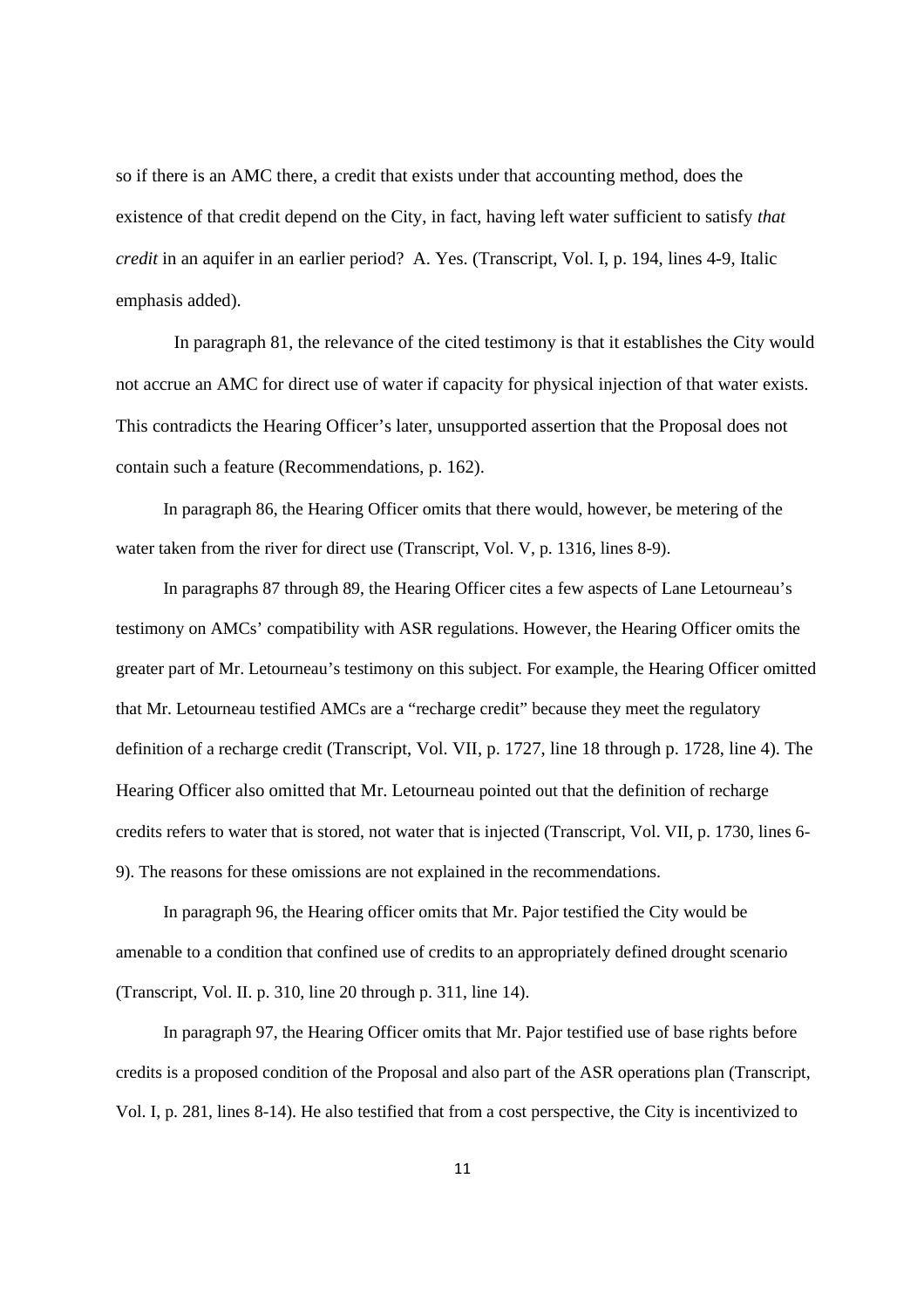use its native rights before taking the more expensive credits (Transcript, Vol. I, p. 264, lines 6-13). Lane Letourneau testified that the notion of a condition requiring the City to completely exhaust its aggregate 40,000 AF of native rights before accessing any credits would not allow sufficient flexibility (Transcript, Vol. VII, p. 1884, lines 8-25) but on a well-to-well basis a condition to use native rights first could be workable (Transcript, Vol. VII, p. 1883, lines 4-16).

In paragraph 98, the Hearing Officer's statement that "Letourneau stated that, in his 28 years of looking at applications and permits and applying statutes and regulations to them, he has never seen approval of two types of uses for the same quantity of water at the same time; he testified that it cannot be done" is unsupported by the referenced transcript. In fact, it is unsupported by the entire record of Mr. Letourneau's testimony, as the Transcript reflects he never made any such a statement (Transcript, Vol. V, p. 1230 through Vol. VIII, p. 2001).

In paragraphs 100-102, the Hearing Officer references some of Lane Letourneau's testimony relative to safe yield. However, the Hearing Officer omits Mr. Letourneau's testimony that recharge credits are not subject to safe yield analysis, and if AMCs are allowed as recharge credits, they will not be subject to safe yield analysis (Transcript, Vol. VI, p. 1500, lines 8-12; p. 1510, lines 19-25). She also omits Mr. Letourneau's testimony that an AMC cannot have any greater impact on safe yield than a physical recharge credit generated by withdrawing water and then replacing that water (Transcript, Vol. VII, p. 1875, line 7 through p. 1876, line 1). The reasons for these omissions are not explained in the recommendations.

In paragraph 106, the Hearing Officer omits that Mr. Letourneau also testified that if the City wants physical recharge credits under existing permit conditions, it will have to pump down the aquifer to accomplish that (Transcript, Vol. VII., p. 1901, lines 11-18). The Hearing Officer has already recognized that the only current usefulness of ASR to the City is in its capacity to generate credits (Finding 46).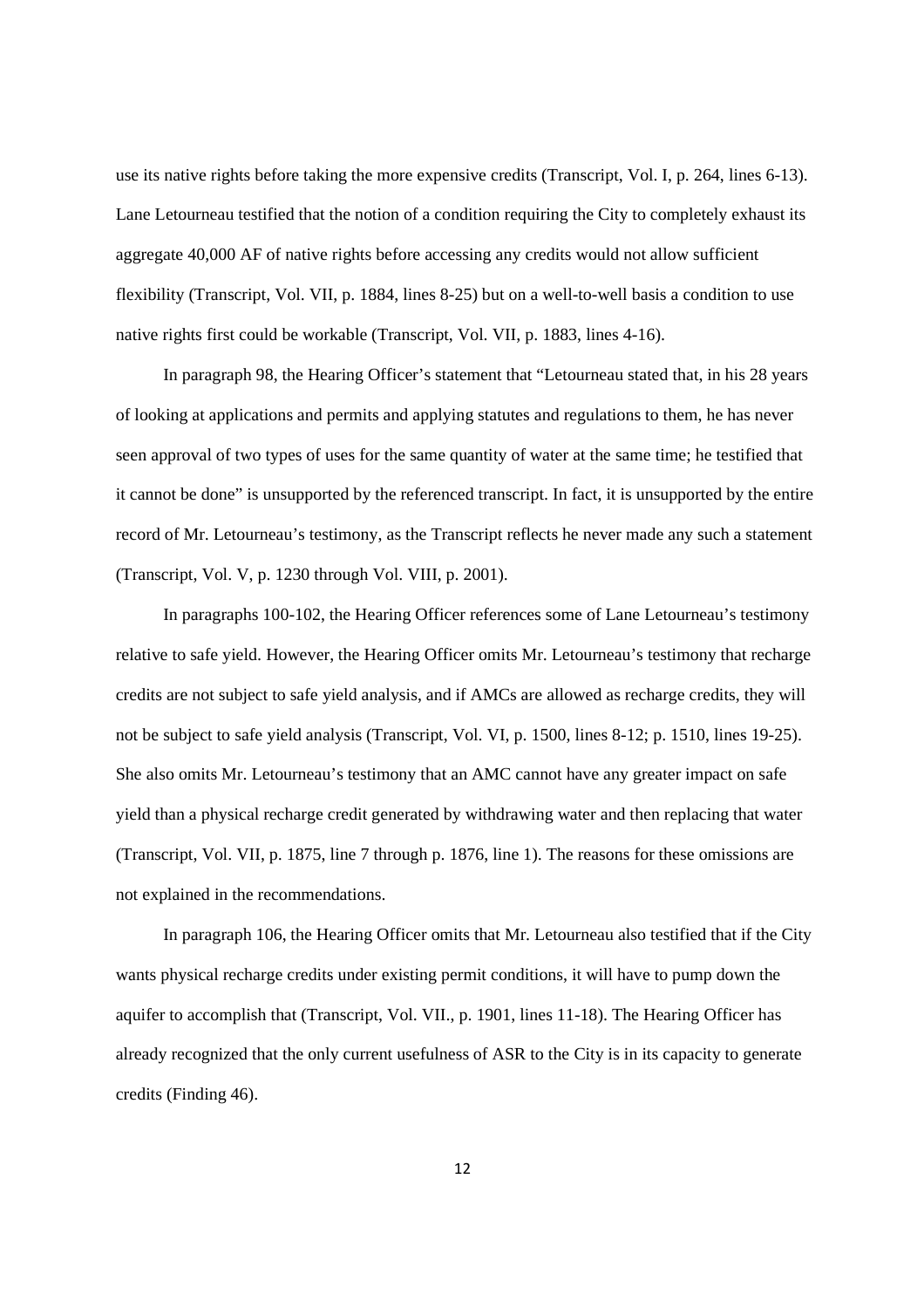In paragraph 107, the Hearing Officer fails to note that, given the sole utility of ASR as a credit generator and inability to generate physical credits without pumping down the aquifer, it would be manifestly poor stewardship of City assets to continue to pay the costs of maintaining and operating ASR without pumping down the aquifer to enable creation and retention of credits.

In paragraph 108, the Hearing Officer again fails to understand, and accordingly, materially misstates, Romero's modeling and the referenced testimony. Romero never specifically modeled the impacts of drawing the aquifer down to 1998 levels, but conducted his modeling starting from 1998 water levels, just as Burns & McDonnell did (Transcript, Vol. IX, p. 2497, line 22 through p. 2498, line 4). His modeling (as graphically presented in his Figure 7) showed that, if the City pumped 40,000 AF of native rights for 8 years, starting from 1998 levels, 29 wells would be impacted (District Exhibit 68, Figure 7). The Balleau Groundwater report does not break out which wells will be impacted when during the 8 years (District Exhibit 68). Romero's testimony referenced by the Hearing Officer in Finding paragraph 108 is recognizing that there is *potential* those 29 well owners may be impacted at the very start, because the aquifer has been drawn down to the 1998 levels (Transcript, Vol. X, p. 2601, line 24, through p. 2602, line 9). His modeling predicts that at the end of the 8 years, starting from 1998 levels, all 29 wells will be impacted (District's Exhibit 68, Figure 7). It is important to recognize and understand (as the Hearing Officer does not) that what is being modeled here is **not an impact of the Proposal**, but an impact of the City taking the actions needed to generate physical recharge credits under the terms and conditions of the existing permits.

In paragraph 28, the Hearing Officer references Romero's general testimony that maintaining high water levels slows chloride migration. However, the Hearing Officer omits all the testimony of George Austin on the question of how impacts of short term declines in a drought would compare with impacts of a long period of years with the aquifer drawn down to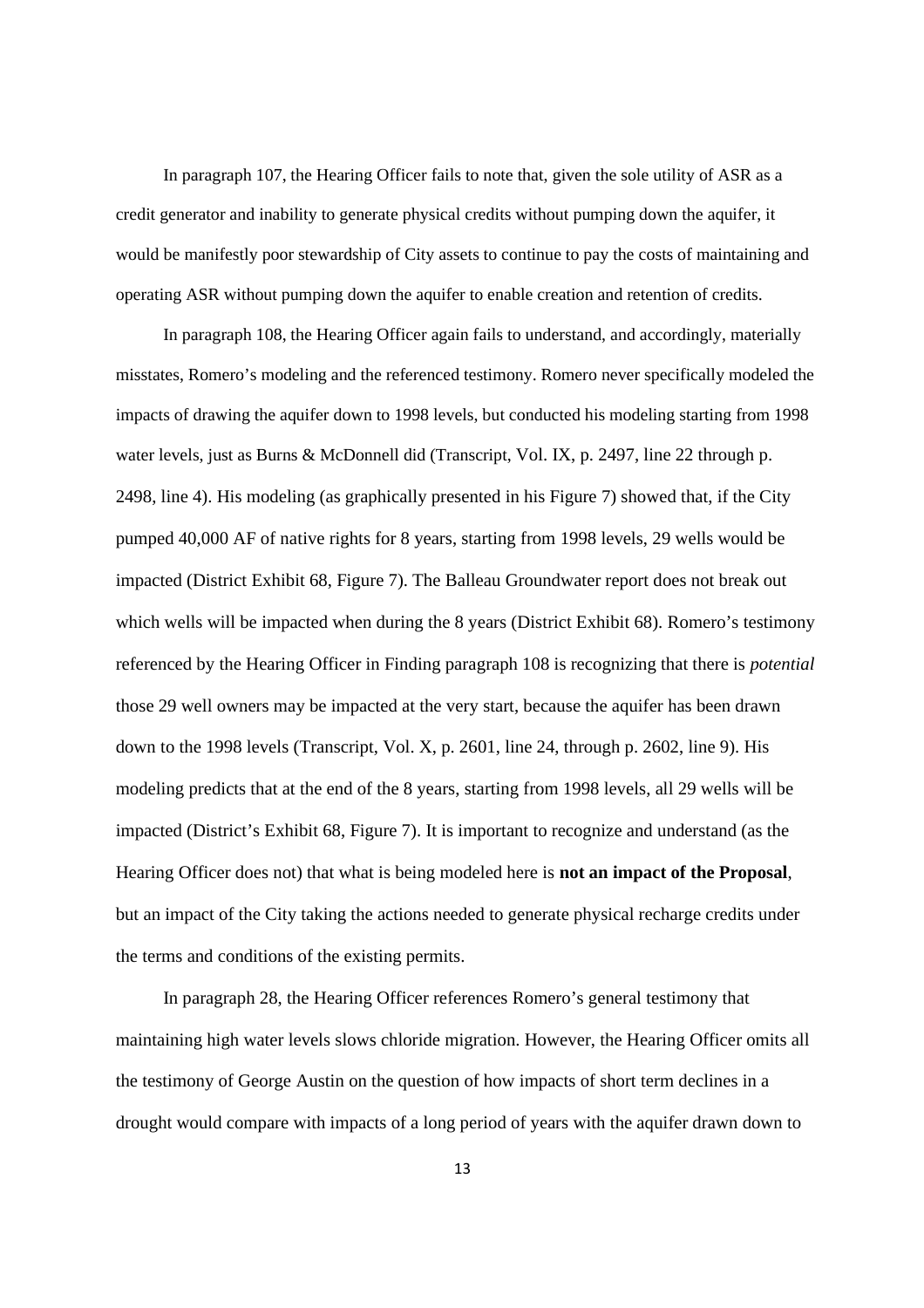1998 levels. Specifically, the Hearing Officer omitted Mr. Austin's testimony recognizing that if the chloride migration rate for 1998 was consistent with the annual average migration rate for the 1995-2005 time period in which 1998 was included, chloride migration resulting from drawing water levels down to 1998 levels for a period of twenty years would be about 264 feet per year, or a mile of chloride migration (Vol. XII, p. 3159, line 22 through p. 3160, line 6).

In paragraphs 110-114, the Hearing Officer cites testimony of several witnesses as to their experiences with the "concept" of "functional equivalent." The Hearing Officer fails to ever contemplate or understand that this is not some new doctrine or implied common law power, but a simple reference to recognition of substance over form, which courts and agencies alike very commonly engage in. It applies in this case to the AMC facet of the proposal, which is simply letting the City skip the step of taking water and then replacing it, by allowing the City to use the replacement water directly so as to leave in storage the water it would otherwise have taken.

In paragraph 114, the Hearing Officer makes the erroneous assumption (previously noted in relating to Finding 33) that the authorized annual credit withdrawal for File No. 47,400 was somehow forfeited because it was not included in the list of permits for which modification is sought. There is no basis for this assumption, and, as the Hearing Officer has already acknowledged, the aggregate annual limit on physical credit withdrawals for the ASR Phase II wells under the existing permits is, in fact, 19,000 AF (Finding 25).

In paragraph 120, the accounts of the various witnesses reflect that some of them did not understand how the proposed 120,000 AF cap was derived. When in doubt, one could refer to the Proposal, which states, in writing: "The estimated aquifer storage volume in the CWSA during initial implementation of the ILWSP by the City and during the conceptual development of the ASR program is estimated at 120,000 AF (see Attachment H, page 13) therefore the combined total quantity of AMCs and physical recharge credits cannot exceed 120,000 AF. The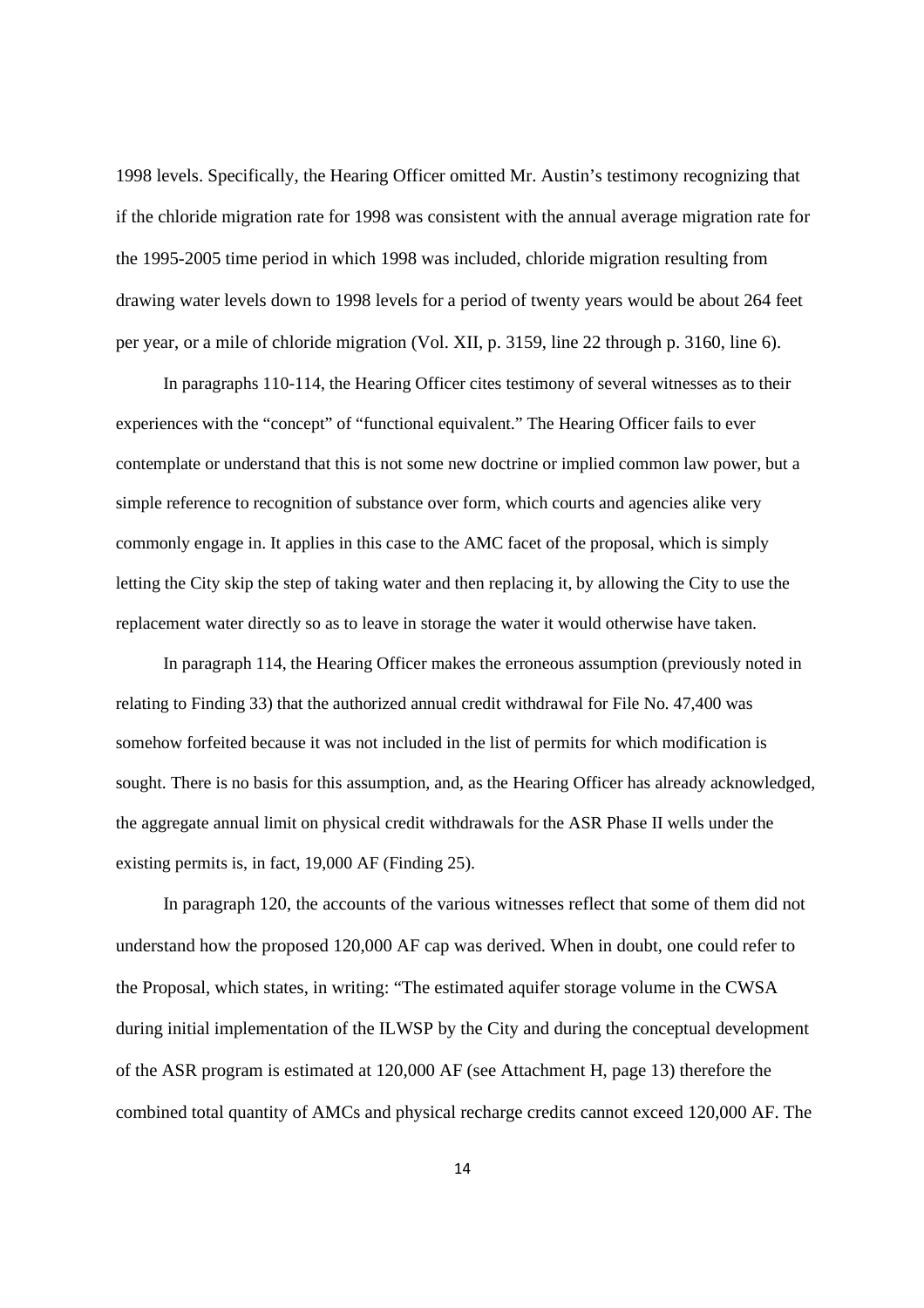proposed 120,000 AF limit on the combined total quantity of AMCs and physical recharge credits represents an estimated 11.7% of total available aquifer storage within the CWSA" (Proposal, City Exhibit 1, p. 3-6, paragraph 4).

In paragraph 121, the Hearing Officer omits the more important conclusion of Romero's modeling, which is that even with the revised lower limits the maximum credits the City would be able to pump would be an aggregate 94,400 AF in credits (Transcript, Vol. IX, p. 2504, line 19; District Exhibit 68, p. 5, line 150, through p. 6, line 158). That is, the 120,000 AF "withdrawal" posited by people who do not understand that the 120,000 AF **is only a proposed new cap on accruals** is impossible. **Impossible,** and that is coming from the District's and Intervenors' own expert, Dave Romero (Transcript, Vol. IX, p. 2504, line 19; District Exhibit 68, p. 5, line 150, through p. 6, line 158).

In paragraph 133, the Hearing Officer again omits recognition that the Chief Engineer is the determining authority on spacing waivers (Transcript, Vol. VII, p. 1840, line 15, through p. 1842, line 2).

In paragraph 134, the Hearing Officer once again omits that none of the well owners who received the spacing waiver requests (District Exhibit 57) have intervened or even commented in this case. Tim Boese and the District board tainted by conflict of interest have no standing to raise the rights of well owners, *jus tertii,* where the well owners themselves have declined to raise any issue. The Hearing Officer does not even pretend to identify any rule or source of law that would allow this.

In paragraph 137, in addition to failing to recognize the fatal lack of standing to raise a claim not raised by any of the well owners who would have a right to raise it, the Hearing Officer failed to recognize that the gratuitous and unsolicited, personal recommendations of Tim Boese are not authoritative as to whether the Chief Engineer should require new spacing waivers. The Hearing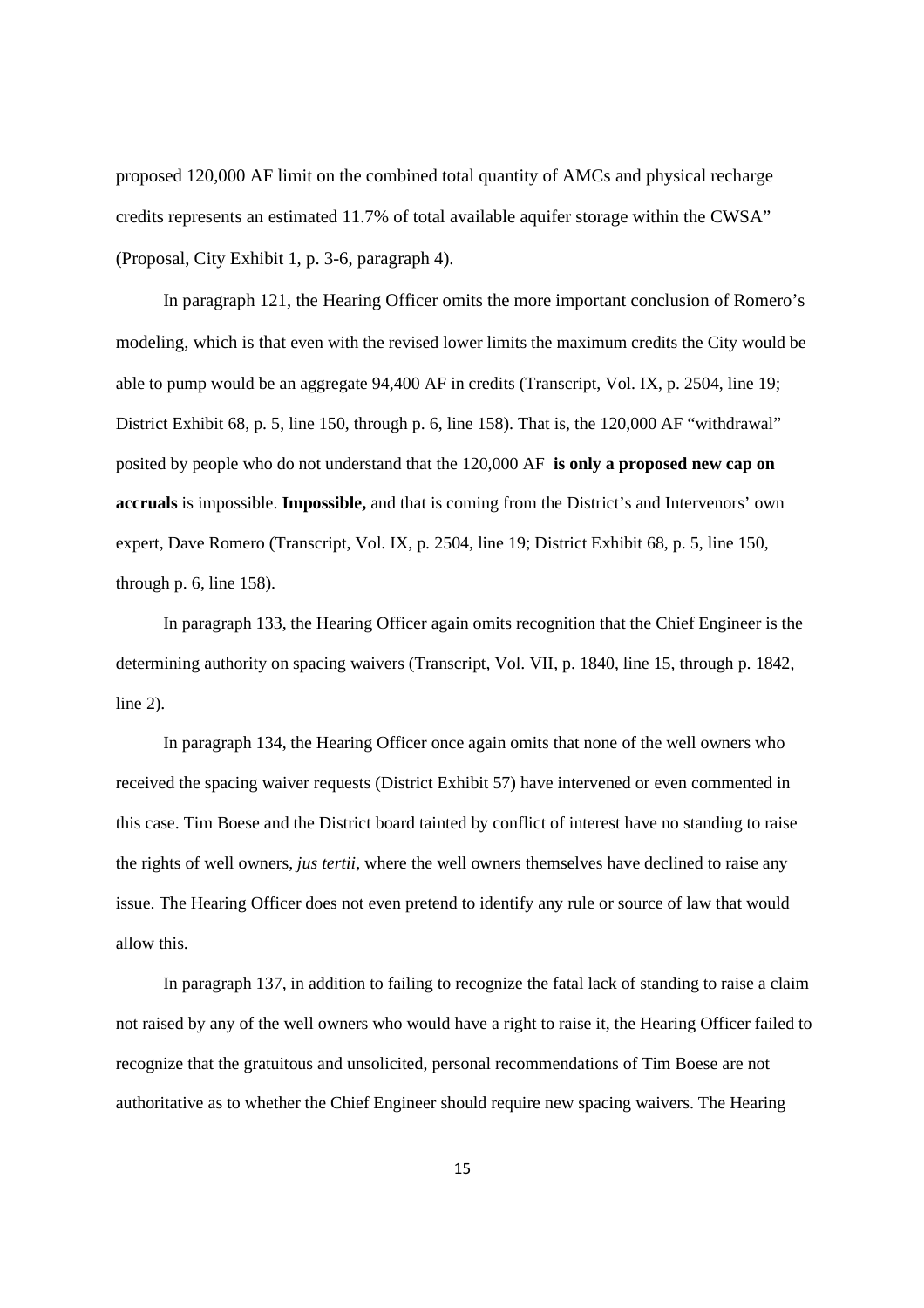Officer inexplicably omits that Lane Letourneau testified the proposed permit conditions would protect domestic well owners, including the well owners who signed spacing waivers, from issues with quality or quantity of water, such that any spacing that still applies should be waived (Transcript, Vol. VII, p.1842, line 3, through p. 1843, line 4).

In paragraph 138, the Hearing Officer omits that the Proposal is not seeking to modify any of the conditions of the ASR Phase I permits, including the existing lower index levels for the ASR Phase I wells. The Hearing Officer also omits language from the letter that came after the language selectively cited, where Mr. Jacobs continued, "However, it should be noted that water levels in the barrier area can experience significant declines during dry or drought periods, even without the removal of recharge credited from ASR Phase 1 wells (City Exhibit 19, p. 4). ). Mr. Jacobs also went on to note that when the Phase II permits were issued, the limitation related to the lower index levels was basically just duplicated in those permits (City Exhibit 19, p. 4). He then pointed out that the 2011-2012 drought and the increased irrigation use during that event had raised the prospect that water levels would be reduced below the 1993 levels by the conduct of other users even though the City was using only a part of its allocation in the area (City Exhibit 19, p. 4). Mr. Jacobs then went on to state:

The recent water level changes demonstrate that it is appropriate to make modifications to the administration of the City's ASR project. It is now apparent that increased water use from irrigation users during drought conditions can cause significant declines in water levels not considered when the ASR appropriations were granted, and that the City should be in a position to recover available recharge credits even when water levels are below the 1993 index water levels (City Exhibit 19, p. 4).

In paragraph 141, the Hearing Officer omits all information on the extent of likely chloride migration. She also omitted all consideration of the comparative extent of chloride issues that could result from reducing the aquifer to 1998 levels. Mr. George Austin recognized in his testimony that if the aquifer were pumped back down to pre-1992 water levels, and hence, to higher rates of chloride migration, but remained there for a period of only a year or two, one could expect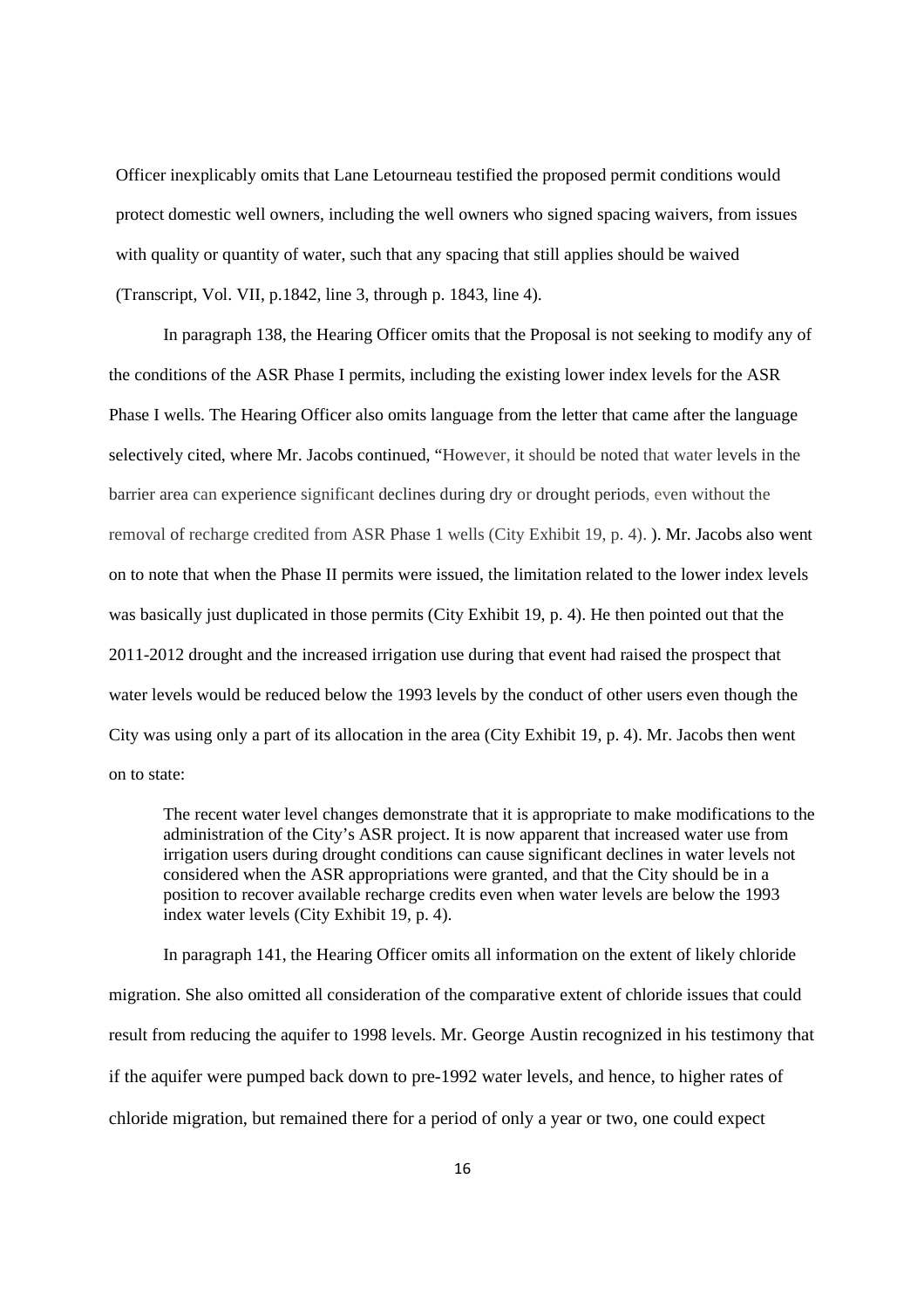perhaps a few hundred feet of chloride migration as a result (Vol. XII, p. 3158, lines 1-14). He also recognized that if the chloride migration rate for 1998 was consistent with the annual average migration rate for the 1995-2005 time period in which 1998 was included, chloride migration resulting from drawing water levels down to 1998 levels for a period of twenty years would be about 264 feet per year, or a mile of chloride migration (Vol. XII, p. 3159, line 22 through p. 3160, line 6).

In paragraph 144, the Hearing Officer again fails to acknowledge Mr. Pajor's testimony that the City was amenable to a condition restricting use of credits to defined drought events (Transcript, Vol. II. p. 310, line 20 through p. 311, line 14).

In Finding paragraph 145, the Hearing Officer omits that the reason for the low historic retention number is due to rising water levels in the basin storage area and reliance on a recharge basin that leaks 60% of injected water almost as soon as it is injected (Transcript, Vol. V, p. 1180, line 24 through p. 1181, line 4).

In paragraph 147, the Hearing Officer again omits that Mr. Pajor testified use of base rights before credits is a proposed condition of the Proposal and also part of the ASR operations plan (Transcript, Vol. I, p. 281, lines 8-14).

In paragraph 150, the Hearing Officer misinterprets the testimony and erroneously refers to "the practical saturated thickness of four index cells as revealed by the driller's logs." The lithography shown by a driller's log is that of the wellsite where the log was generated and cannot rationally be taken as establishing the lithography for the entire index cell where the well is located. The witness did not say that the well logs established practical saturated thickness for the four index cells (Transcript, Vol. VI, pp. 1588-1589).

In paragraph 177, the Hearing Officer misinterprets the limitation on simulating drawdown at a single well, and omits to state that Romero essentially ran the same model Burns and McDonnell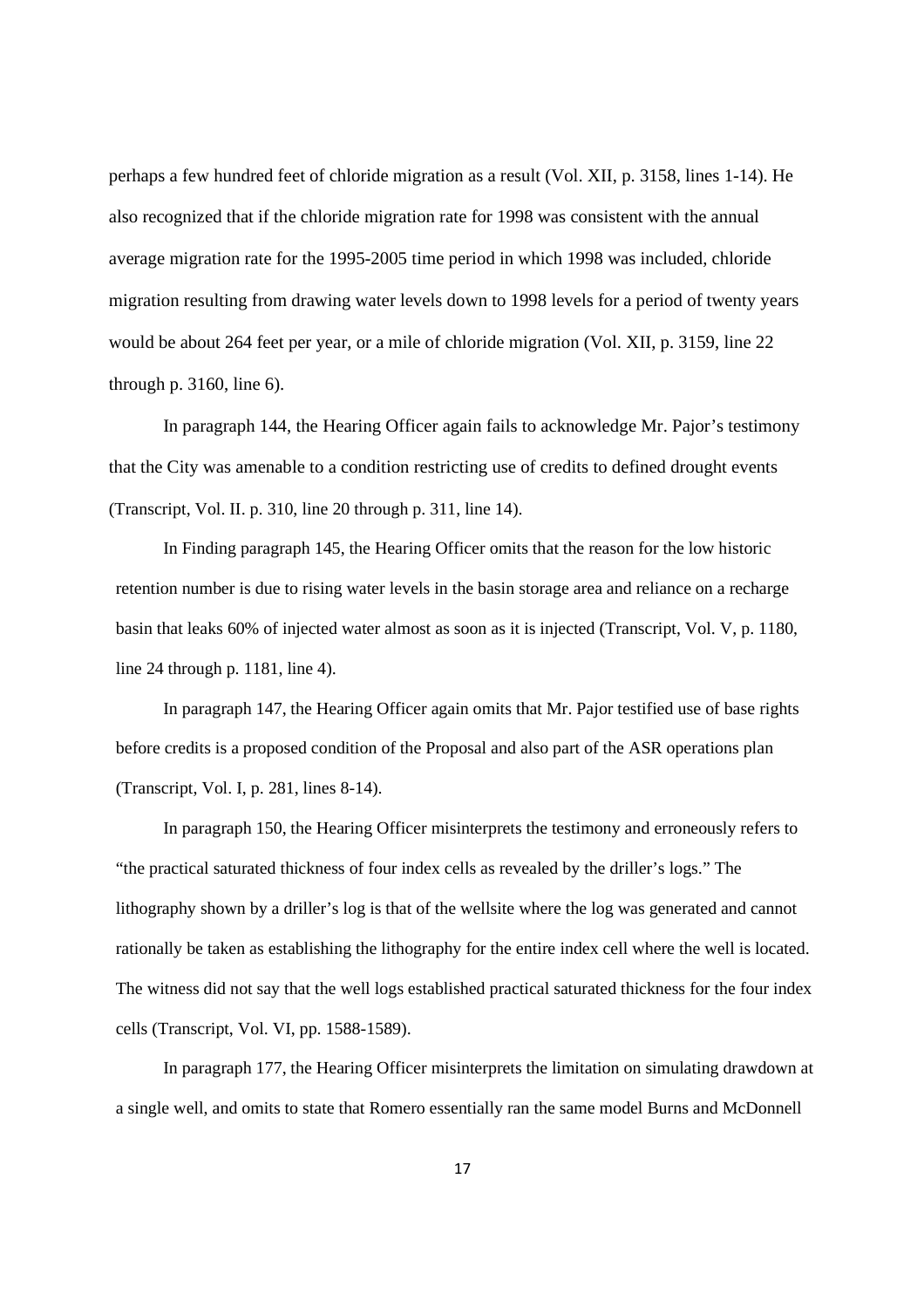did, but with the addition of information on the depth of individual wells in each grid square (Vol. X, p. 2583, line 3, through p. 2585, line 25). Romero explained exactly what was wrong with the interpretation taken by the Hearing Officer in this proposed Finding, and why it in fact didn't preclude him from using the model to assess impacts on individual wells (Transcript, Vol. X, pp. 2582-2585). This proposed Finding is a further indication that the Hearing Officer failed to understand key evidence relating to the modeling in the case.

In paragraph 180, the Hearing Officer neglects to note that Balleau Groundwater did evaluate impacts on individual wells by running the model with the addition of information on the depth of individual wells in each grid square (Vol. X, p. 2583, line 3, through p. 2585, line 25). The Hearing Officer fails to explain why it should pose a problem that Burns & McDonnell did not, given the Balleau Groundwater modeling results. There is no reason to suppose that if Burns & McDonnell had modeled individual well impacts their findings would be different from Balleau Grondwater's findings.

In paragraph 182, the Hearing Officer dismisses testimony that recalibration of the USGS model was not needed because using the model to identify proposed new lower minimum index levels was sufficiently similar to the ASR accounting purposes for which it had been used. The stated basis for this was "There was no evidence offered to substantiate the alleged similarity between the apparently distinct purposes." The testimony was evidence, and the Hearing Officer cites no evidence to the contrary. The USGS Model was sometimes also referred to by witnesses as the MODFLOW model (Transcript, Vol. III, p. 655, lines 16-18). Again, it is the same model Romero used, and the Hearing Officer never questioned Mr. Romero's work due to concerns about the calibration of the model. The Hearing Officer completely fails to explain how the model could be inadequately calibrated for Burns & McDonnell but adequately calibrated for Dave Romero and Balleau Groundwater.

18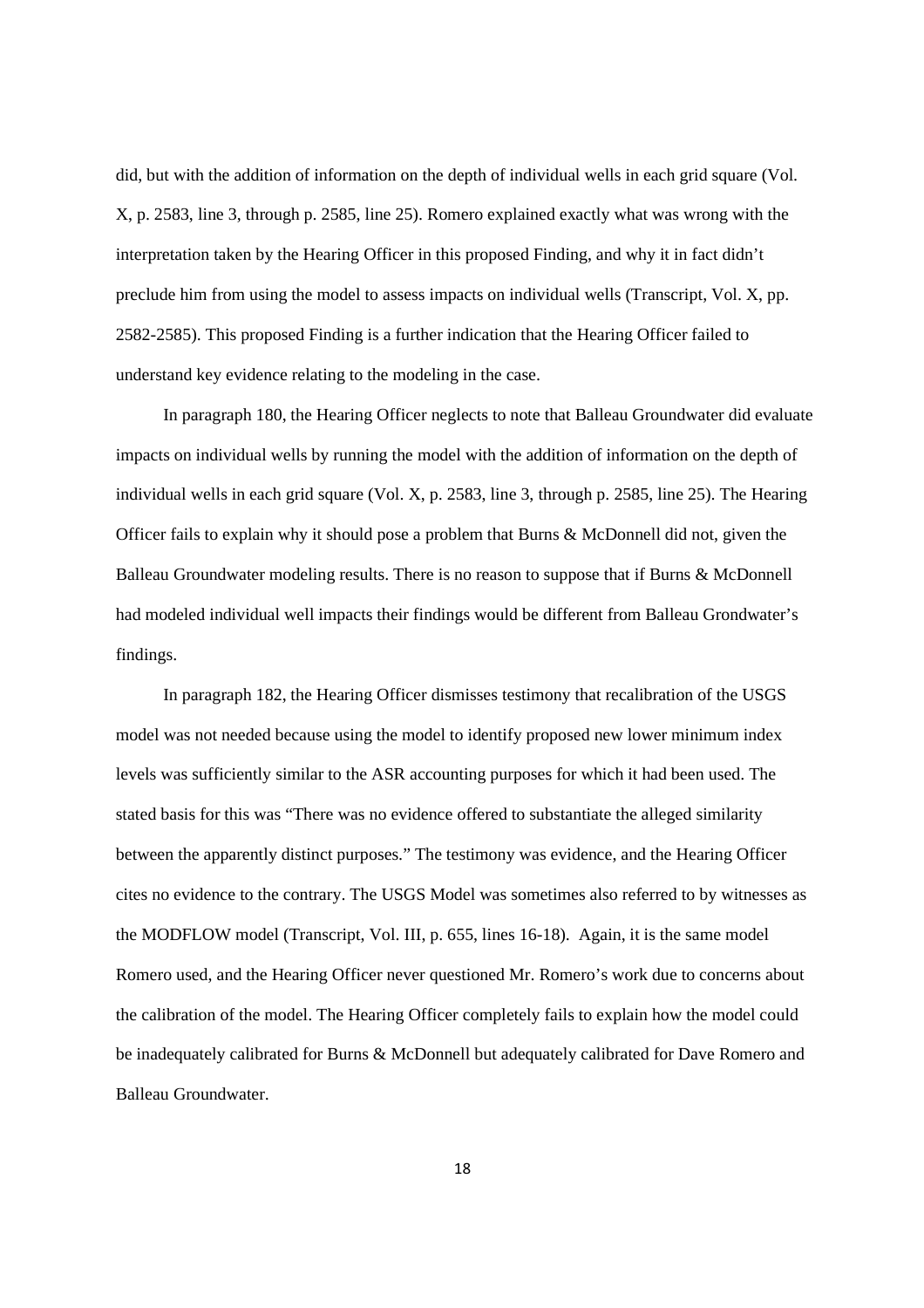In paragraph 184, the Hearing Officer cites testimony from Masih Ahkbari that the model was incapable of predicting water levels at individual wells. Not only in this paragraph, but throughout the entire 184 pages of her recommendations, the Hearing Officer omits from discussion all mention of what Dave Romero had to say about Dr. Ahkbari's testimony. The disagreement as to the limitation discussed in Finding 177 has already been covered. Mr. Romero further testified that the model was adequately calibrated and he did not recalibrate the model (Transcript, Vol. X, p. 2587, lines 8-12). He did not do any well-by-well calibration of the type Ahkbari claimed to be necessary (Transcript, Vol. X, p. 2587, lines 13-20). Because, in his professional opinion, he did not think it was necessary for the analysis that he did (Transcript, Vol. X, p. 2587, line 21 through p. 2588, line 1). Mr. Romero also testified that contrary to Ahkbari's representations about the model being only "regionally" calibrated, there are well-specific calibrations that are part of the USGS model (Transcript, Vol. X, p. 2588, lines 2-17).

In paragraph 185, the Hearing Officer cites George Austin "echoing the concerns of Ahkbari" on the purported calibrations issues. Here, too, the Hearing Officer leaves out all mention of Romero's testimony that refuted Akhbari's claims. Further, in this paragraph the Hearing Officer once again fails to address how there can be some calibration issue with the model when used by the City's consultant but not when used by the District's and Intervenors' consultant.

In paragraph 186, the Hearing Officer notes that Ahkbari compared actual groundwater level data from 2001 with the model's simulation for 1998 water level data. It is a total apples-andoranges comparison, and so it is unsurprising that he found differences between simulated 1998 levels and actual 2001 levels. It was irrational for Ahkbari to treat the differences as "error," because 2001 observed levels are not determinative of 1998 levels. Further, like the Hearing Officer, Akhbari did not understand what Burns & McDonnell was modeling. He admits in his expert report (p. 10) that he does not understand why 1998 water levels were used for the starting heads.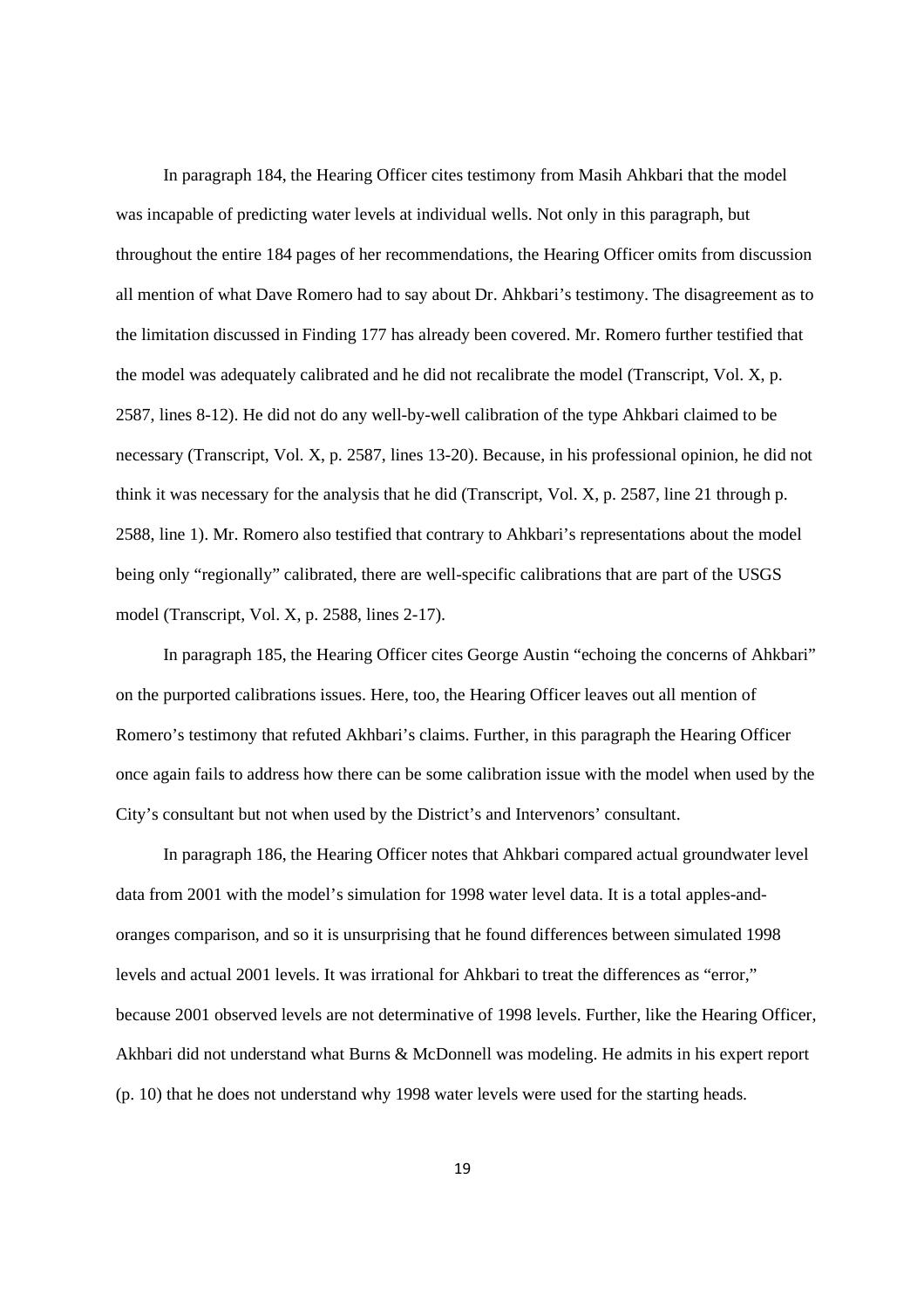In paragraphs 187 and 188, the Hearing Officer again omits to mention Dave Romero's testimony disagreeing with both Akhbari's calibration arguments and Akhbari's contention that the model cannot be used to set groundwater elevations at individual wells. Further, the Hearing Officer consistently fails to acknowledge that all of Ahkbari's arguments are attacks on Balleau Grounwater's modling the same as Burns 7 McDonnell's modeling, sincethe same USGS MODFLOW model was used by both.

In paragraph 189-195, the Hearing Officer fails to note that the import of simulated results underestimating water levels is that both Burns & McDonnell and Balleau Groundwater would have over-projected the impacts of the 1% drought. It is unclear whether Ahkbari understood the drought in question is being modeled omn the premise that it occurs @ 2060, as this necessarily means it can only be projected based on "simulated" rather than "observed" data. Once again in all these paragraphs, the Hearing Officer omits to mention that his arguments as to calibration issues and limitations of the model were refuted by Dave Romero.

In paragraph 204, the Hearing Officer neglects to note that in each instance where he addressed what he thought was happening with the demand projections from MODSIM DSS, Mr. Clement noted that he did not do that work and there were some elements of speculation in his answers. In the testimony as to historical data from 1993 to 1940, for example, Mr. Clement indicated he thought that was right but that Mr. Winchester would be a better person to ask (Transcript, Vol. IV, p. 1021). The testimony in Transcript, Vol. III, p. 711 relates to different and more complex data that had to be compiled for the MODFLOW model, and the Hearing Officer is confusing what was happening with the inputs for the two different models.

In paragraph 205, the Hearing Officer seems to be contradicting Finding 166, in which she specifically recognized that two years of recovery were modeled (Finding 166).

In paragraph 210, the Hearing Officer omits that Burns & McDonnell initially wanted to use 5-foot contingencies, but Tim Boese expressed concerns that a larger contingency was necessary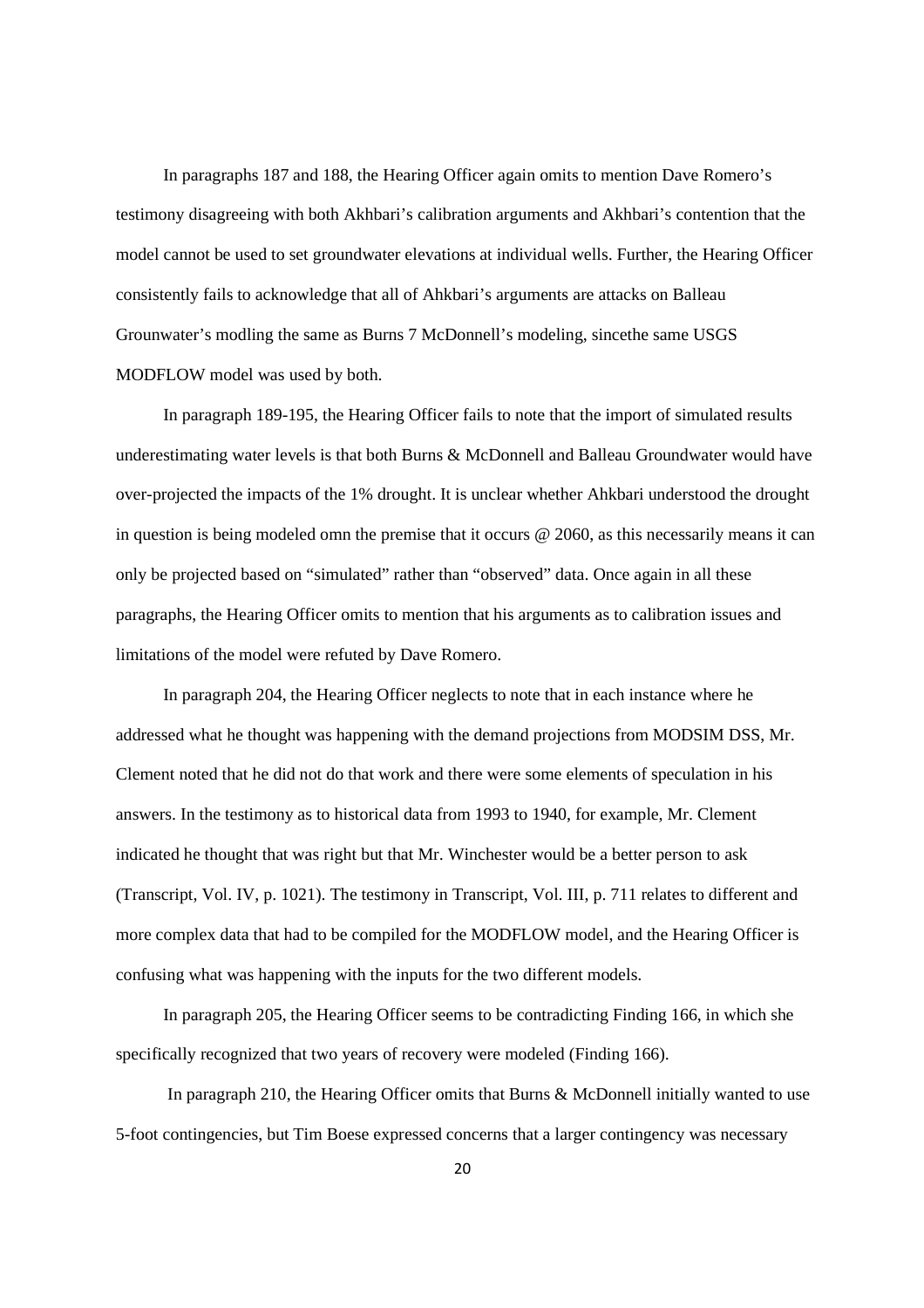and that led to the use of the 10-foot contingencies with which he now takes issue (Transcript, Vol. V, pp. 1159-1160).

In paragraph 212, the testimony cited from Romero would justify the contingencies that are less than 20% and would support reducing those that are over to the 20% tolerances he would support. Certainly this is an adjustment that could be made without rejecting the proposed lower levels *en todo,* and the adjusted levels should result in lesser modeled impacts than those projected with the original contingencies. The Hearing Officer's reference to the testimony about establishing the contingencies in a "plus or minus" manner does not make sense here, where the index levels set an absolute lower limit below which credits cannot be recovered.

In paragraph 222, the Hearing Officer thought the inputs for the model was confusing and inconsistent. The confusion was likely again due to the absence of any technical assistance to help understand the modeling. The testimony referenced in the subparagraphs does not appear inconsistent. The testimony introduced in generality what sort of things were included in the groundwater model, and then went into more explicit detail. In subparagraph d., the "later testified" is incorrect as Mr. Clement discussed the application of net irrigation at Transcript, p. 718, prior to the testimony referenced in subparagraph c., at Transcript, p. 727. Note that when he referred to modification of DWR reported water use at Transcript, p. 718, he stated, "The only exception to that irrigation, it is modified slightly based on the type of irrigation system. All of that was done in accordance with the USGS model documentation," the reference being to the model documentation on page 44 of SIR2013-5042.

In paragraphs 226 and 227, the Hearing Officer omits to note that while the Burns & McDonnell modeling did not take into account practical saturated thickness for individual wells, the Balleau Groundwater modeling was conducted with information on individual well characteristics (Transcript, Vol. X, p. 2583, line 3, through p. 2585, line 25).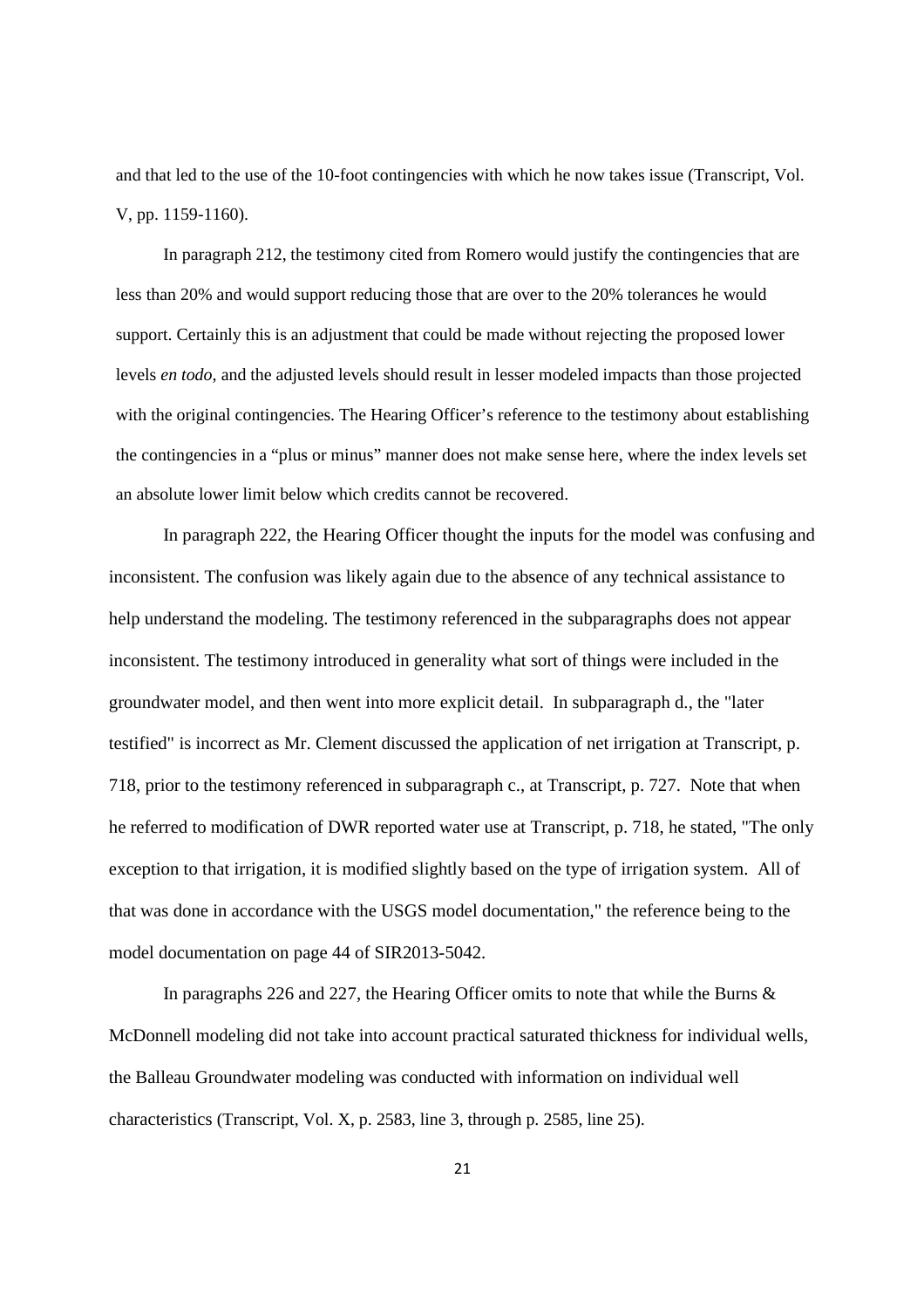In paragraph 230, the statement would be true for a site where there is or was a logged well, but for a site where there has never been a logged well, practical saturated thickness obviously cannot be directly determined by a well log. The Hearing Officer omits to mention that The District first sprung this issue of "practical saturated thickness" at hearing, during the cross-examination of Daniel Clement (Vol. IV, p. 985, lines 2-3), after all deadlines for experts and expert reports had passed (February 15, 2019 Order Extending Deadline for Expert Reports). As a consequence, neither the City nor DWR had any opportunity to direct discovery requests to the issue or obtain an expert assessment of lithographic conditions at individual well sites.

In paragraphs 246 and 247, it is not clear if the Hearing Officer understood that the reason for using the 95% retention levels was to simulate the retention levels that would exist if the aquifer were drawn down to 1998 levels, to avoid penalizing the City for not drawing the aquifer down to 1998 levels to achieve that actual retention.

In paragraph 250, George Austin did testify to this, but the reason for not showing leakage based on actual physical conditions in the AMC accounting proposal is to avoid penalizing the City for leaving the aquifer levels high (Transcript, Vol. V, pp. 1186-1187).

In paragraph 256, the Hearing Officer omits that DWR obviously does not agree with Mr. Boese about the applicability of safe yield in this case, as evidenced by Mr. Letourneau's testimony that recharge credits are not subject to safe yield analysis, and if AMCs are allowed as recharge credits, they will not be subject to safe yield analysis (Transcript, Vol. VI, p. 1500, lines 8-12; p. 1510, lines 19-25). She also omits Mr. Letourneau's testimony that an AMC cannot have any greater impact on safe yield than a physical recharge credit generated by withdrawing water and then replacing that water (Transcript, Vol. VII, p. 1875, line 7 through p. 1876, line 1). The reasons for these omissions are not explained in the recommendations.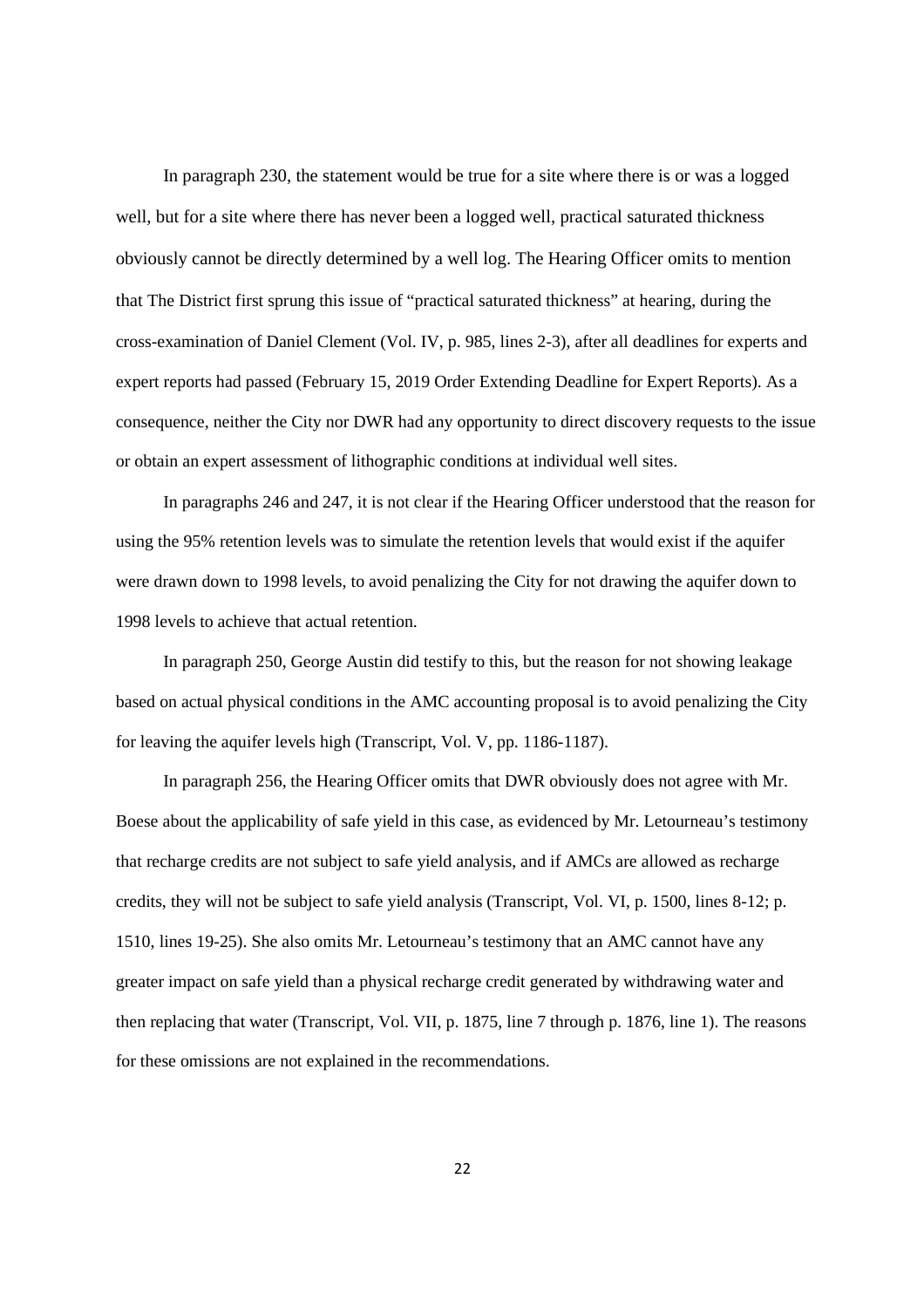In paragraph 257, the Hearing Officer omits mention of the District's serious conflict of interest issues, and also omits mention of the District's lack of any water rights of its own, which necessarily means it has no claim of cognizable injury to support a claim of standing in this case.

In paragraph 269, the Hearing Officer again includes the erroneous 18,000 AF figure, which is based on the irrational assumption that withdrawal authority for physical recharge credits was forfeited for File No. 47,400 because it was not included on the list of permits for which modification is sought. This is wrong and unsupported, and Findings 24 and 25 recognize that the total annual physical credit withdrawal authority for all 31 ASR Phase II permits is 19,000 AF.

In paragraph 271, this is indeed a claim made by Boese, but it is erroneous. The Hearing Officer omits that the rate of accrual of all recharge credits could not exceed the constructed physical diversion capacity of the ASR system including direct surface water diversions and future bank storage wells, and would be limited to the rate and quantity authorized by Water Right No. 46627 (Proposal, City Exhibit 1, p. 3-6, Section 3.4, proposed condition 2). All credits, including AMCs, would continue to be subject to the existing annual limits on withdrawal (Vol. VII, p. 1663, lines 3-6).

In paragraph 272, the Hearing Officer fails to note that this premise based on the testimony of Mr. Boese contradicts the Hearing Officer's later position that the AMCs would be back-dated and potentially compete with senior rights (Recommendations, p. 135).

In paragraph 275, this is Romero's legal conclusion that there would be a new diversion of water. The Hearing Officer omits that Lane Letourneau testified the City is not asking for any new water the City of Wichita (the "City") is not asking for any new water (Transcript, Vol. VII, p. 1752, lines 23-25).

In paragraph 280, the referenced testimony of Mr. Pope fails to explain how the impact of the AMCs would differ from that of the physical credits the City could accrues under the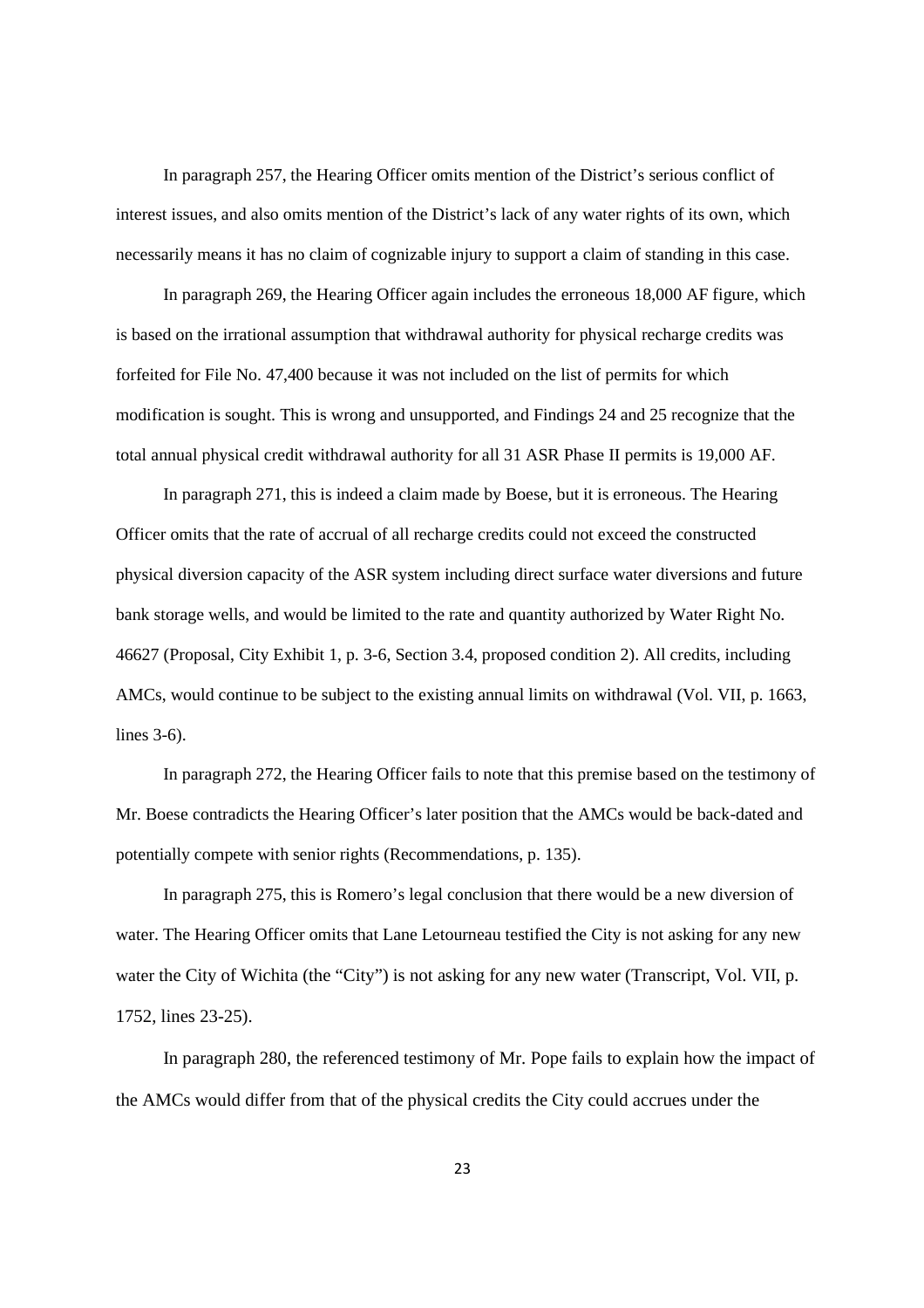existing permits by drawing the aquifer down to 1998 levels to accommodate physical recharge and retention.

In paragraph 289, the last sentence is simply the Hearing Officer's characterization. The fact is that the permits were each subject to a specific numerical elevation representing the minimum index level for the related well site, and some of those specific numerical elevations were changed.

In paragraph 290, Boese is testifying to his legal argument, but it has no relevance, as the Chief Engineer is free to follow his own view of the law, not what Mr. Boese claims the law to be.

In paragraph 298, the Hearing Officer omits that Mr. Letourneau also testified the Proposal was in the public interest (Transcript, Vol. VII, p. 1674).

In paragraph 300, the Hearing Officer omits all reference to the value of AMCs in avoiding the impacts shown by the Balleau Groundwater modeling. This is likely because the Hearing Officer does not understand that the modeling is showing impacts on 29 wells, from use of the City's native rights alone, if the aquifer goes into a 1% drought with 1998 water levels. Here also, the Hearing Officer fails to associate Romero's testimony from Finding 109 that constant high water levels are better than cycling up and down when trying to protect against chloride migration. The paragraph also omits reference to Lane Letourneau's similar testimony that AMCs provide a public benefit in the sense that water can settle out when left *in situ* as opposed to churning it by pumping a hole and recharging (Transcript, Vol. VII, p. 1881, lines 2-10).

In paragraph 307, regarding protections for non-domestic wells, the Hearing Officer omits that the six (6) wells identified by Romero as impacted by pumping to the proposed new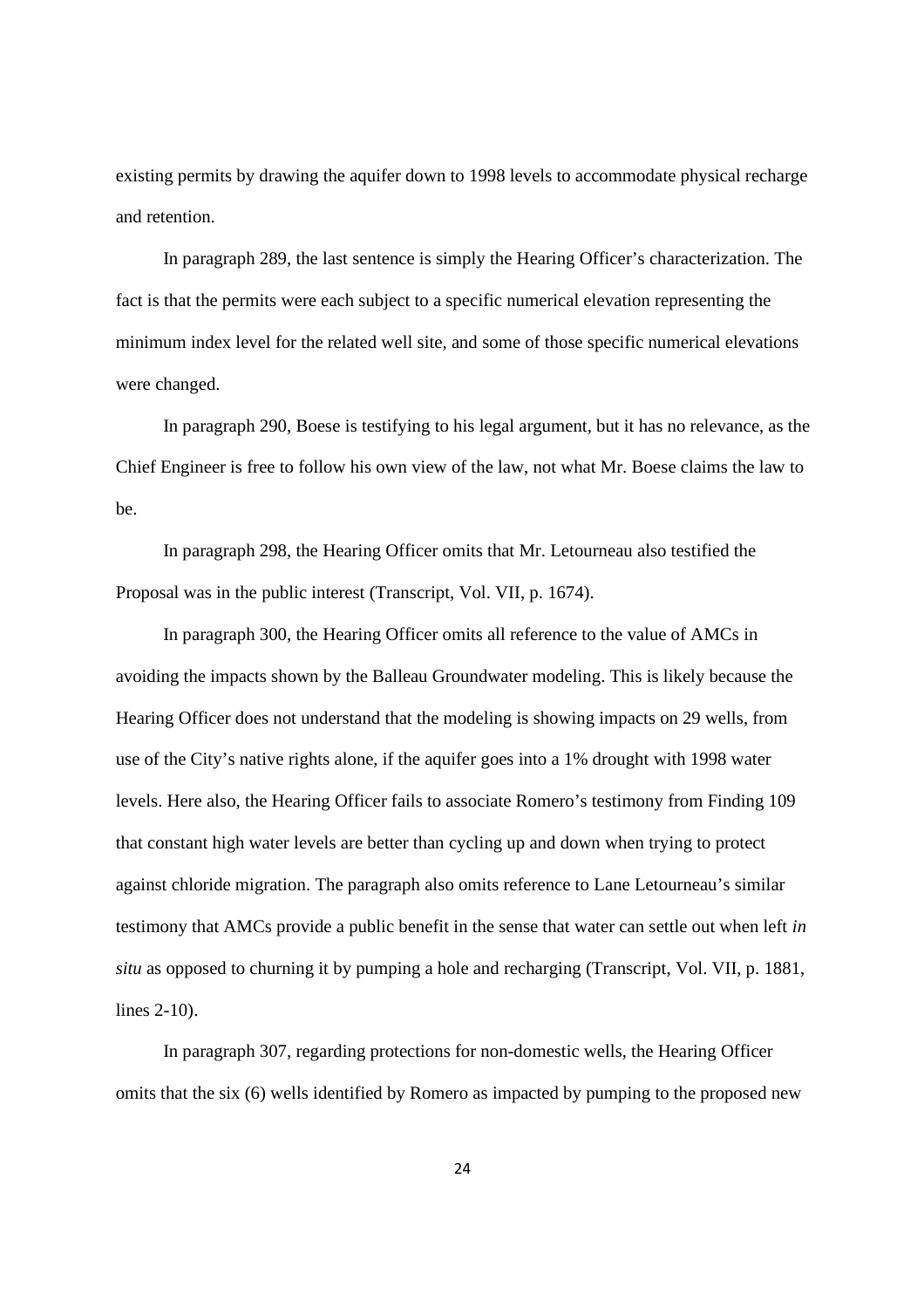lower limits are all domestic wells, and all but one of them appears to be within the 660-foot radius protected by proposal conditions. (District Exhibit 68, p. 12 of 16, lines 353-354, and Figure 7).

In paragraph 312, the Hearing Officer omits the critical information that the Balleau Groundwater modeling shows this 120,000 withdrawal to be impossible, because even with the revised lower limits, the maximum credits the City would be able to pump would be an aggregate 94,400 AF in credits (Transcript, Vol. IX, p. 2504, line 19; District Exhibit 68, p. 5, line 150, through p. 6, line 158). Unless it is due to the Hearing Officer's fundamental failures to understand the modeling, the omission of this evidence is inexplicable. The Finding as framed is irrational, and adopting it would be an abuse of discretion.

In paragraph 313, the Hearing Officer omits that Mr. Boese also testified the period of the USGS study was nineteen years, and so, much longer than the modeled eight-year drought (Transcript, Vol. IX, p. 2346). The Hearing Officer also omits that Mr. Boese calculated the average annual quantities pumped in the double pumping scenario as 52,064 AF and the average annual quantities pumped in the modeled eight-year drought as 45,481 AF, or about 6,500 to 6,600 AF less than in the double pumping scenario (Transcript, Vol. IX, p. 2347-2348). The Hearing Officer further omits that Mr. Boese stated the migration impacts as shown by the double pumping scenario for the area along the river was a 150-foot per year increase in level 1, 90-foot per year increase in level 2, and 80-foot per year increase in level 3, and the impacts for the Burrton plume were a 50 foot per year decrease in level 1, 60-foot per year increase in level 2 and 130-foot per year increase in level 3 (Transcript, Vol. IX, p. 2350). The Hearing Officer still further omits that Mr. Boese confirmed that even with the double-pumping scenario with a higher annual average pumping volume than the City's eight-year drought, the USGS scenario would still produce chloride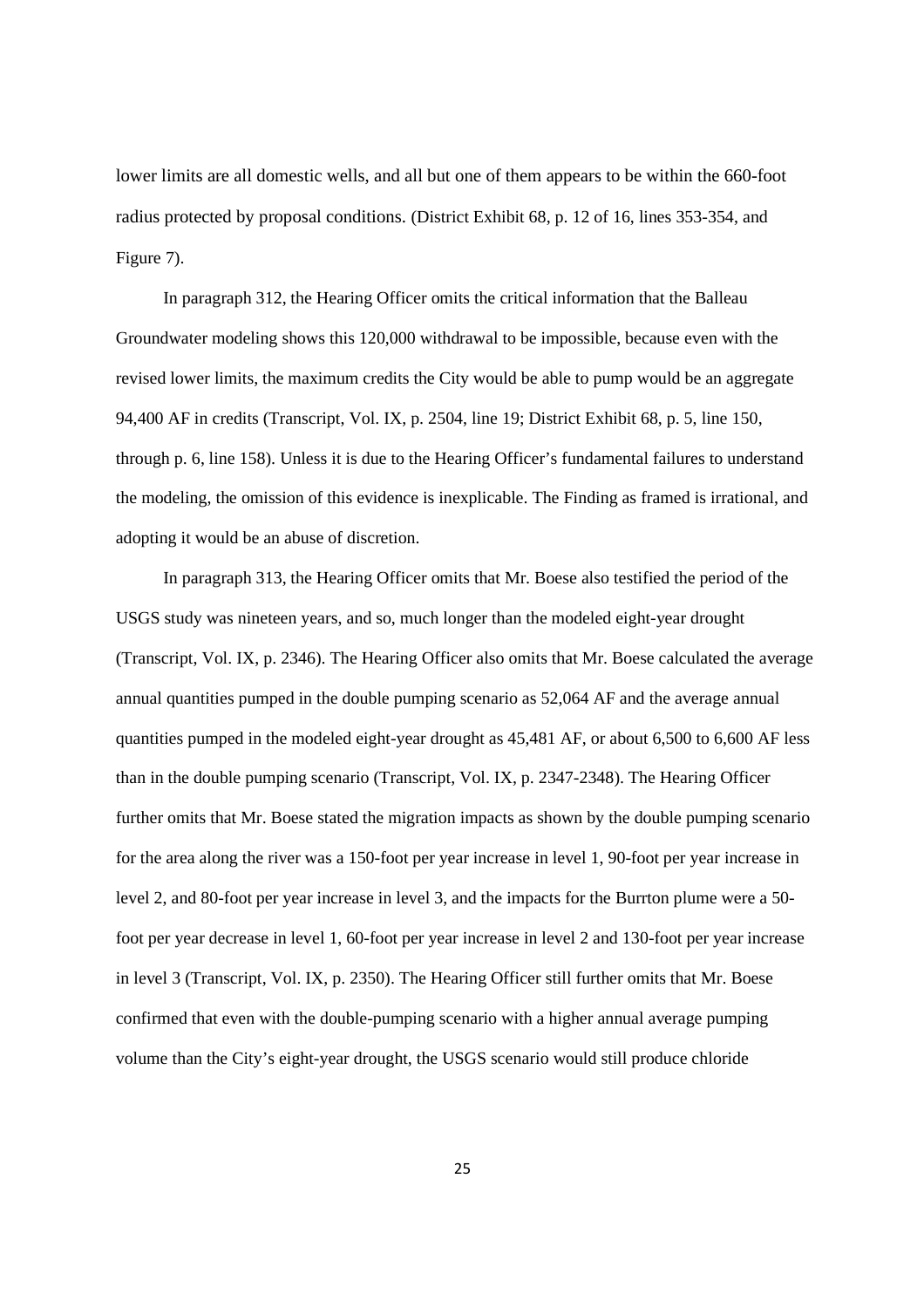migration numbers of only feet per year (Transcript, Vol. IX, pp. 2350-2351). The reasons for these omissions are unexplained in the Hearing Officer's recommendations.

In paragraph 314, the Hearing Officer omits any recognition that an additional import of the feet-per-year migration figures shown in the USGS double-pumping scenario establish that substantial temporary declines (as for a drought) will have an impact in hundreds of feet, while substantial long term declines (such as maintaining 1998 water levels to the year 2060 to accommodate physical recharge) will have a much greater impact. The Hearing Officer omits that George Austin testified to this point as well, recognizing that the impact of maintaining the 1998 levels for a long period of years could be worse (Vol. XII, p. 3158, lines 1-14; Vol. XII, p. 3159, line 22 through p. 3160, line 6).

In paragraphs 315 through 321 (actually throughout the entire discussion on water quality) the Hearing Officer never considers the import of the USGS per-year migration data for comparing short-term, drought-related declines to decades with the aquifer at 1998 water levels. The recommendations don't recognize the issue, and the supporting data has been systematically omitted from the proposed findings and discussion.

In paragraphs 320 through 323, the Hearing Officer tries to assign water quality impacts to AMCs by suggesting that Romero did some sort of modeling as to AMCs. What Romero's referenced testimony actually shows is that his modeling simply used "credits" without characterizing them as physical credits or AMCs. As he expressly stated, "Whether it's considered an ASR credit or an AMC, the effects would be the same." (Transcript, Vol. X, p. 2561). The Balleau Groundwater modeling included no modeling of any effects specific to AMCs (District Exhibit 68), and, although Romero did not focus on it (and the Hearing Officer did not understand it), by picking up the assumptions of the Burns & McDonnell modeling, including the 1998 starting heads which are tied to having lowered aquifer levels to create physical recharge credits, the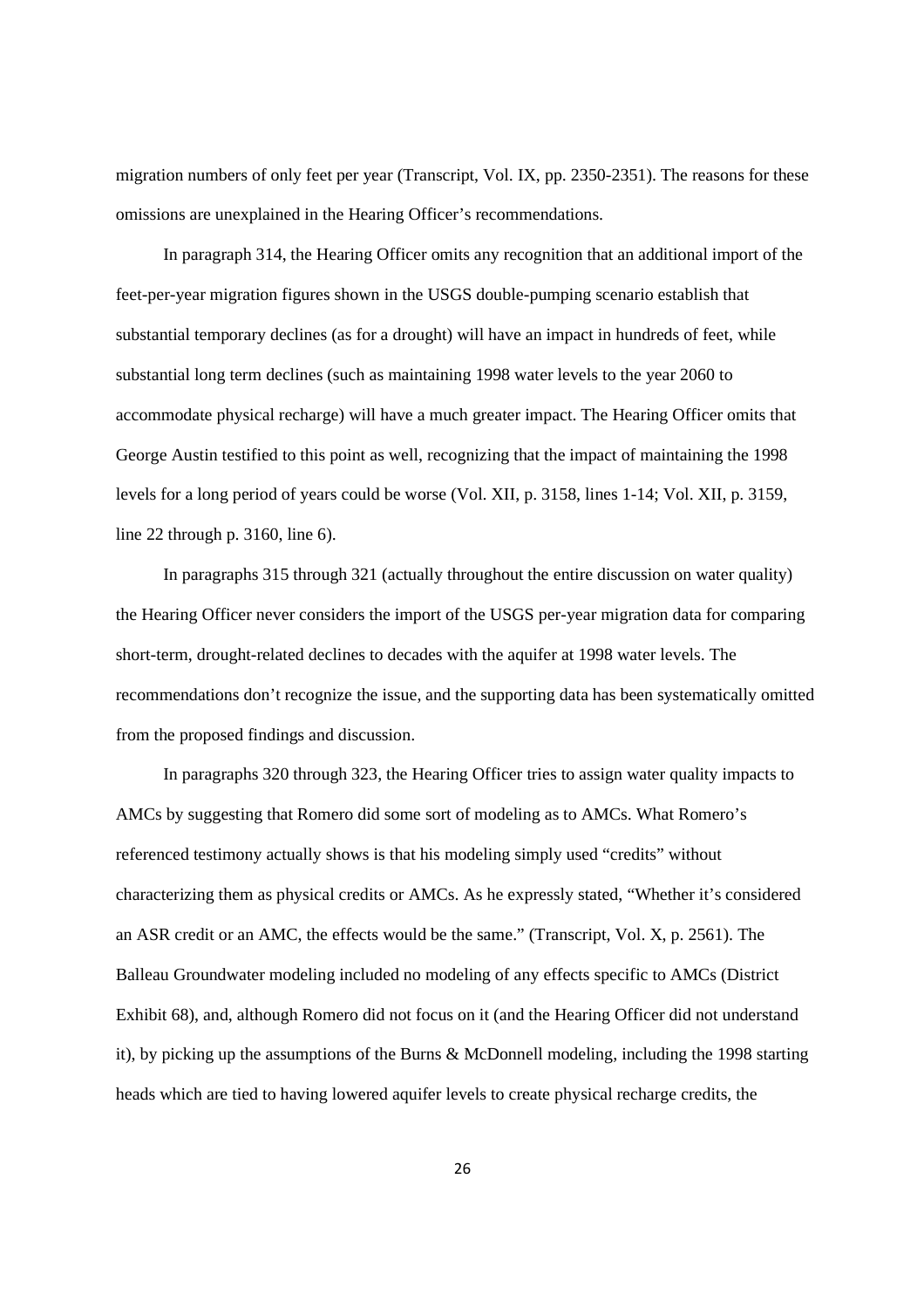modeling incorporated the Burns & McDonnell assumption that the "credits" drawn in the modeled eight-year drought are physical recharge credits (See, Proposal, City Exhibit 1, p. 2-11, Section 2.4.2, "The starting groundwater elevations represent the lower anticipated groundwater elevation range considerate of ASR recharge capacity, reoccurrence of drought, and the aquifer management strategies currently available to the City"). The Hearing Officer's attempts to assign unique aquifer impacts to AMCs stem from substantial failures to understand the modeling. The proposed Findings impacted by these misunderstanding are fundamentally erroneous, and adopting them would be an abuse of discretion.

In paragraph 329, the Hearing Officer once again fails to recognize that the Balleau Groundwater modeling results show the hypothetical 120,000 AF withdrawal of credits to be impossible, because even with the revised lower limits the maximum credits the City would be able to pump would be an aggregate 94,400 AF in credits (Transcript, Vol. IX, p. 2504, line 19; District Exhibit 68, p. 5, line 150, through p. 6, line 158). Accordingly, the proposed Finding is irrational, and adopting it would be an abuse of discretion.

In paragraph 334, the same issue surfaces again. The Hearing Officer irrationally criticizes the City for not having modeled the impossible 120,000 withdrawal of credits. The Hearing Officer never explains the usefulness of modeling a scenario that is not only not contemplated to occur, but actually has been shown by another consultant's modeling to be an impossible scenario (Transcript, Vol. IX, p. 2504, line 19; District Exhibit 68, p. 5, line 150, through p. 6, line 158). The inclusion of these types of fundamental analytical errors in the Hearing Officer's Recommendations highlight the urgent need for the Chief Engineer to assign experienced modeling staff to review the Recommendations and revise them as necessary to rationally align them with the modeling evidence in the record.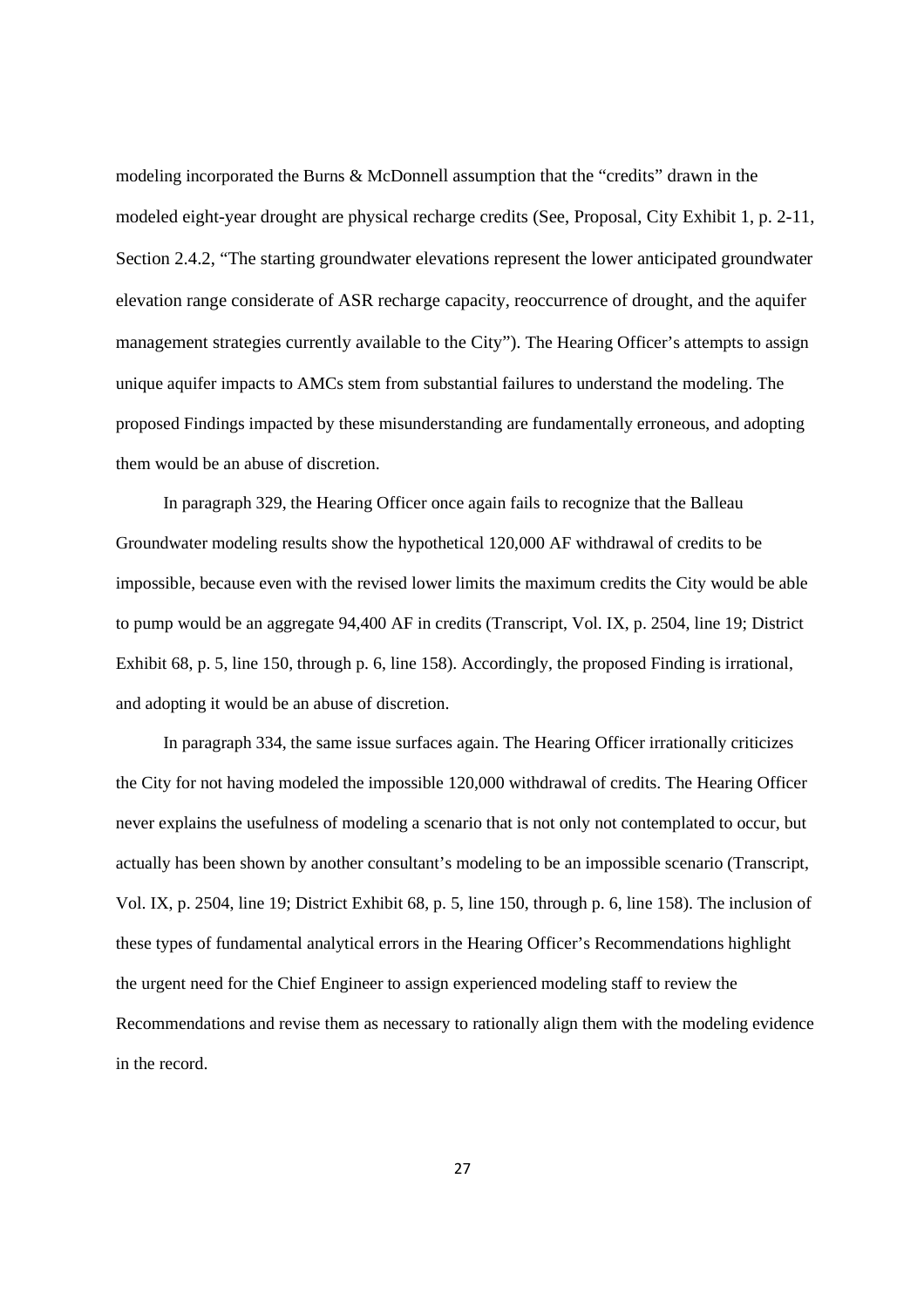In paragraphs 335 through 361, relating to minimum desirable streamflow, the Hearing Officer recognizes (in paragraph 338) that it is not normal practice for DWR to conduct a MDS analysis when evaluating any application or permit, but nevertheless proposes to find that there would be adverse impacts on MDS by pumping to the proposed lower index levels (paragraphs 344, 345, 346, 351, 352, 353, 354, 357, 358, 359, and 361). The Hearing Officer omits reference to the 19,000 AF credit withdrawal limit that is part of existing permits (per Finding 25) and also omits that AMCs provide a public benefit related to minimum desirable streamflow, in that, because of the fuller aquifer, there will also be more water flowing out of the aquifer into the adjacent stream (Transcript, Vol. VII, p. 1986, lines 1-15).

In paragraph 348, the Hearing Officer omits that Romero's testimony shows there are no impacts on MDS that are unique to AMCs, as withdrawal of physical credits would have the same effect (Transcript, Vol. X, p. 2561). The Hearing Officer also omits that the rate of accrual of all recharge credits could not exceed the constructed physical diversion capacity of the ASR system including direct surface water diversions and future bank storage wells, and would be limited to the rate and quantity authorized by Water Right No. 46627 (Proposal, City Exhibit 1, p. 3-6, Section 3.4, proposed condition 2). The Hearing Officer again fails to understand that the assumption underlying the use of 1998 starting heads in both the Burns & McDonnell and Balleau Groundwater modeling is that only physical recharge credits are available under the permits.

In paragraph 353, the Hearing Officer again includes a Finding of impacts from the hypothetical 120,000 credit withdrawal over the eight-year drought, despite the Balleau Groundwater modeling results that show such a withdrawal is impossible (Transcript, Vol. IX, p. 2504, line 19; District Exhibit 68, p. 5, line 150, through p. 6, line 158).

In paragraph 355, this modeled depletion of river levels is specifically based on the City's exercise of its native rights, and is not an impact of the Proposal.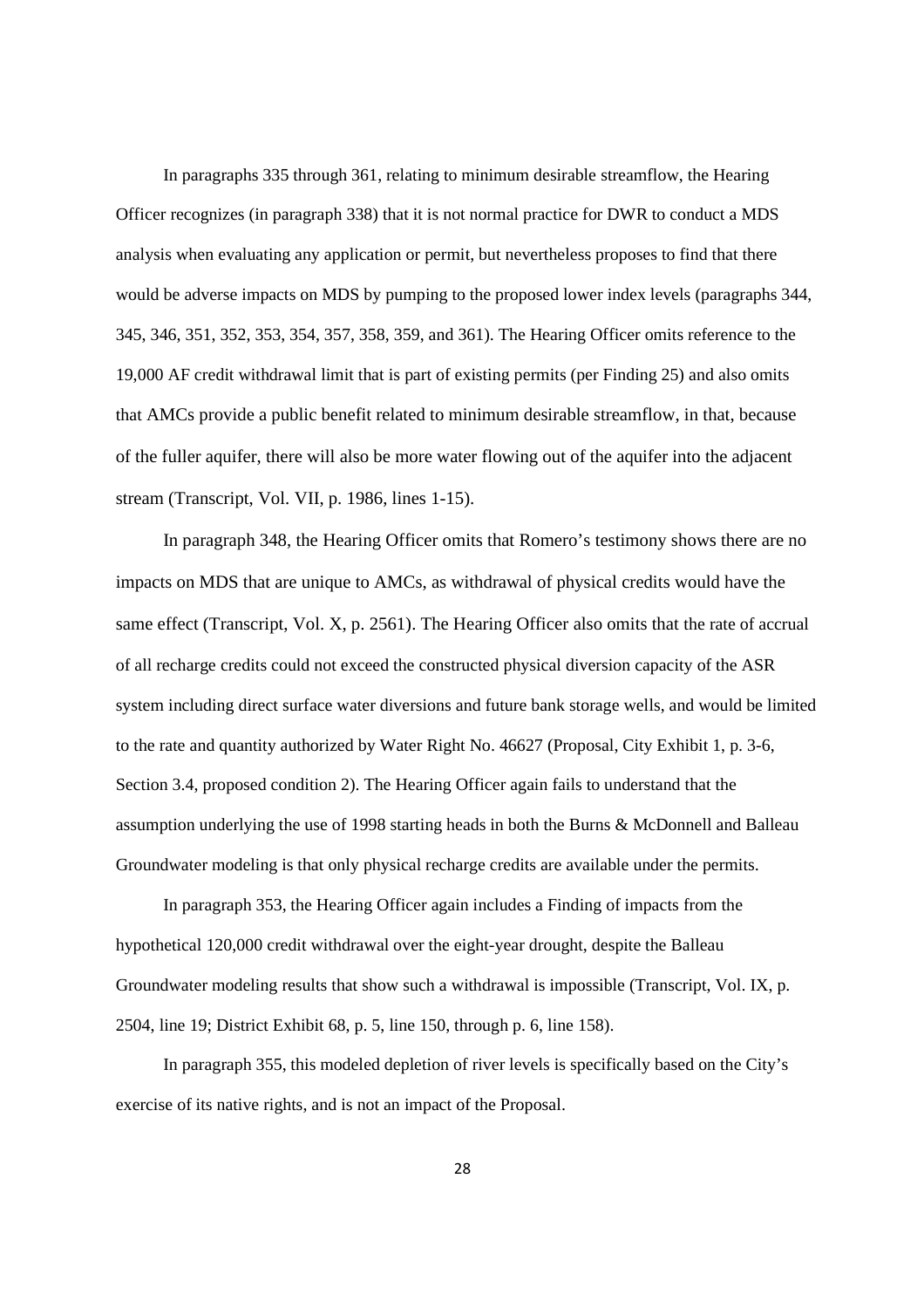In paragraph 356, the first sentence is again based on the City's exercise of native rights and is not an impact of the Proposal. The second sentence is based on existing ASR Phase II rights to pump up to 19,000 AF of physical recharge credits per year, down to the existing lower index levels, and is also not an impact of the Proposal. It does shows that the precedent in prior approval of ASR permit rights is that permit approval is not precluded by possible impacts to minimum desirable streamflow.

In paragraph 357, if the Hearing Officer understood the limited effect identified with the lowering of the existing lower index levels, she would have realized the 120,000 AF credit withdrawal ubiquitously posited throughout the recommendations is impossible.

In paragraph 359, the Hearing Officer omits that Romero showed no scientific basis for his allocation of loss between two rivers.

In paragraph 361, the stated analysis is indeed what Romero did. All of his modeling dealt with the impacts of pumping to the lower index levels, rather than any analysis of unique impacts of AMCs (See District Exhibit 68).

Paragraph 362 relates to modeled well impacts rather than minimum desirable streamflow. The second clause of the first sentence reveals that the impact on 29 of the 35 wells is actually based on the exercise of the City's native rights, and therefore, not in fact tied to changing the lower index levels, as the City's native rights are not restricted by the lower index levels (Transcript, Vol. III, p. 539, lines 13-15). Accordingly, the impacts on these 29 wells are not impacts of the Proposal, and the Finding should be corrected to recognize that fact. The impacts on the other six wells would be impacts of the Proposal, modeled with the current contingencies. The Hearing Officer omits that all six wells are domestic wells (District Exhibit 68, Figure 7).

Paragraph 363 also relates to modeled well impacts rather than minimum desirable streamflow. The Hearing Officer omits that whether any of the 29 wells impacted by the City's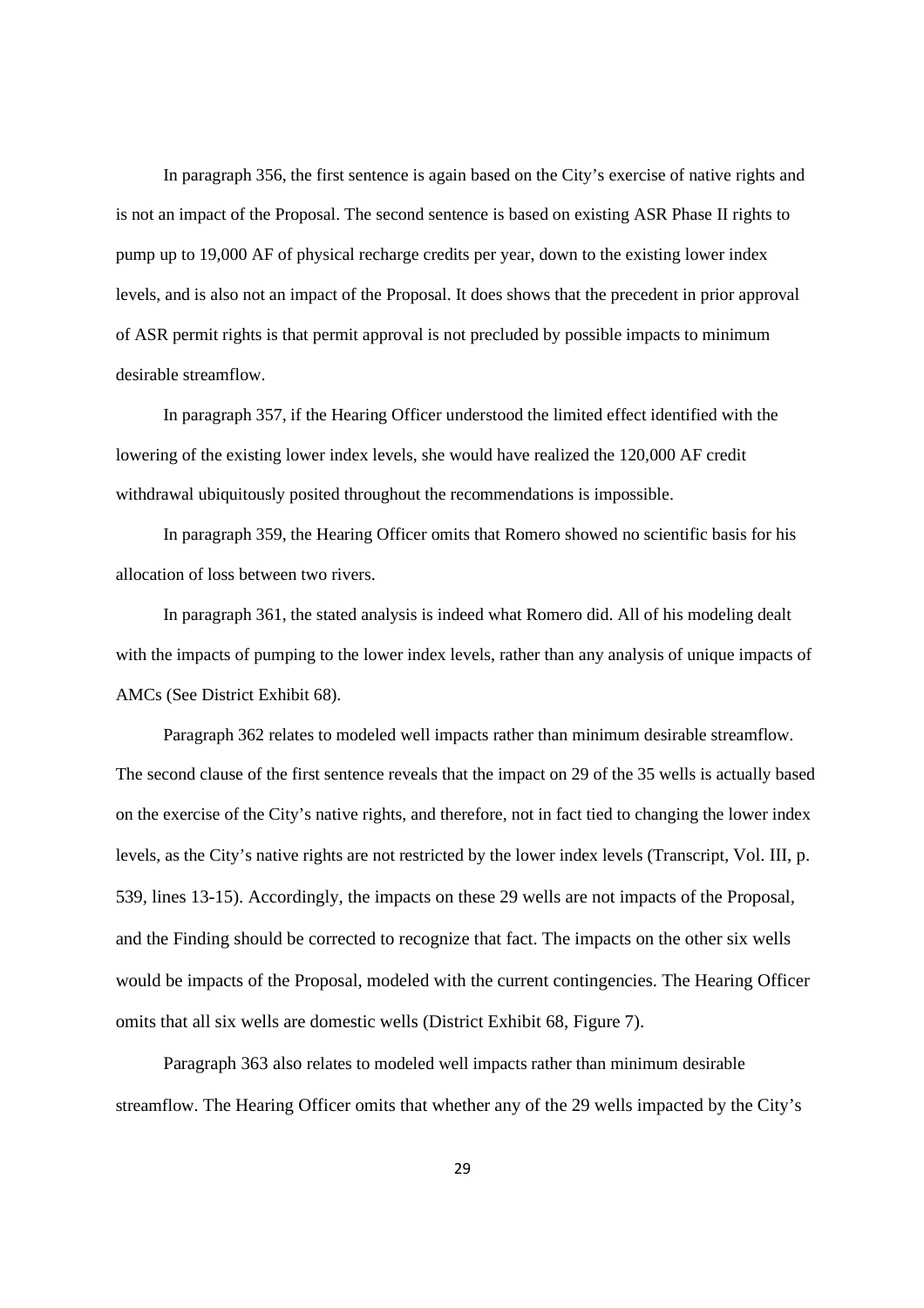native rights are more than 660 feet from City wells is irrelevant, as those wells are modeled to be impacted by the City's exercise of its native rights, not any rights under its ASR permits (Transcript, Vol. X, p. 2532). The Hearing Officer further omits that of the six domestic wells modeled to be impacted by the Proposal, only one appears to be more than 660 feet from a City well (District Exhibit 68, Figure 7). It is unclear whether this well (or any of the six) would be impacted if contingencies were adjusted as Romero suggested elsewhere in his testimony (Transcript, Vol. X, p. 2460).

In paragraph 365, the willingness of DWR to submit revised recommendations if necessary has become absolutely critical to obtaining a decision of any quality in this case. It is urgently necessary for the Chief Engineer to involve modeling staff, both to rationally align the Findings with the modeling evidence of record, and to conduct or review any follow-up modeling that may be necessary to assess adjustments to the Proposal.

In paragraph 373, the reference to "practical saturated thickness of four index cells" and to "index cell 1, where the practical saturated thickness is 30 feet" again shows the Hearing Officer erroneously imputing the lithography of a monitoring well to the entire index cell in which it is located. It is clear from the actual testimony of the witness that the 30 foot practical saturated thickness was for one well log in index cell 1 (Transcript, Vol. VI, p. 1587, lines 22-25).

In paragraph 374, a similar error arises, where the Hearing Officer construes the practical saturated thickness shown by well logs for four individual monitoring wells as showing "the practical saturated thickness of four index cells."

In paragraphs 384 through 399, relating to chloride concerns of Richard Basore, the Hearing Officer again omits consideration of the comparative impact of 1998 water levels maintained to the year 2060 to accommodate physical recharge under the existing permits.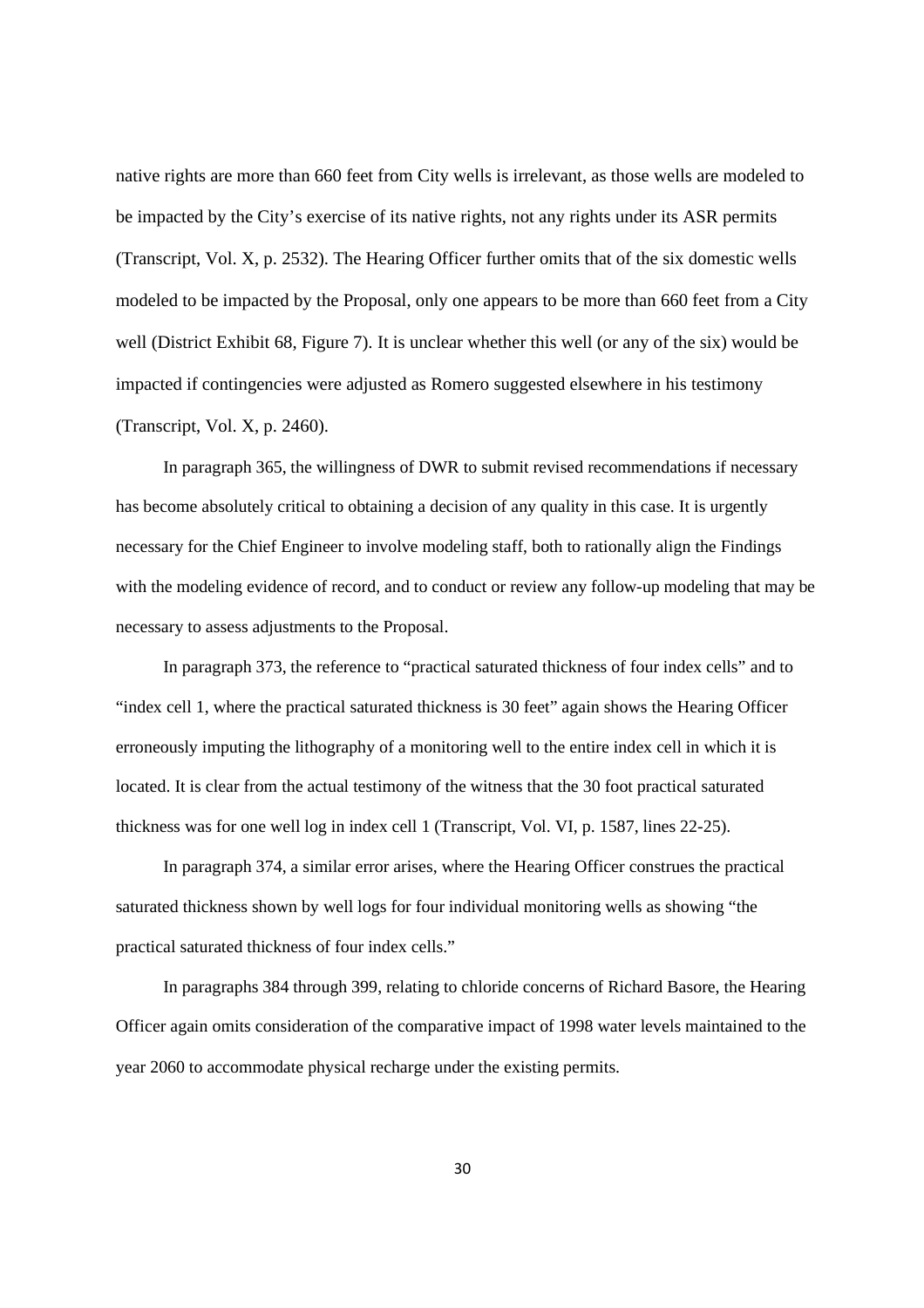In paragraph 392, Basore describes his concern as the potential for the City's proposal to increase salt intrusion into the water on which he relies.

In paragraph 393, he acknowledges his irrigation wells are close to the river.

In paragraph 394, the Hearing Officer notes Mr. Basore's concern about the hypothetical 120,000 AF credit withdrawal, and once again omits that the Balleau Groundwater modeling shows that withdrawal to be impossible (Transcript, Vol. IX, p. 2504, line 19; District Exhibit 68, p. 5, line 150, through p. 6, line 158).

In paragraphs 395 and 398, Basore acknowledges that he has already experienced chloride impacts at his wells, and that they are located in index cells 32 and 35. The modeling done by USGS and also used by Romero in his report shows projected migration of chlorides but provides no basis for a conclusion that the migration will cause any increase in the concentration of the chlorides at sites where they are already present. Logically, given the proximity of Mr. Basore's wells to the river (which is the source of the USGS modeled chlorides at his location) the chloride concentrations at his well sites would be expected to vary with the chloride concentrations in the river, not with the future migration of the chlorides, as he is already inside the area of chloride intrusion linked to the river (See District Exhibit 68, Figure 8).

In paragraphs 400 through 412, relating to the chloride concerns of Josh Carmichael, the Hearing Officer again omits consideration of the comparative impact of 1998 water levels maintained to the year 2060 to accommodate physical recharge under the existing permits.

In paragraphs 400 and 401, Mr. Carmichael acknowledged that his domestic well is on the southern edge of index cell 32, and that according to Romero's analysis, his well is at risk from chloride movement. In fact, his location appears to be already within the zone of intrusion under the "existing pumping" scenario (District Exhibit 68, Figure 8). Again, as with Mr. Basore, this shows that as far as chloride migration is concerned, Mr. Carmichael is or will be in the zone of chloride intrusion from the river irrespective of the outcome of the Proposal. As with Mr. Basore, given the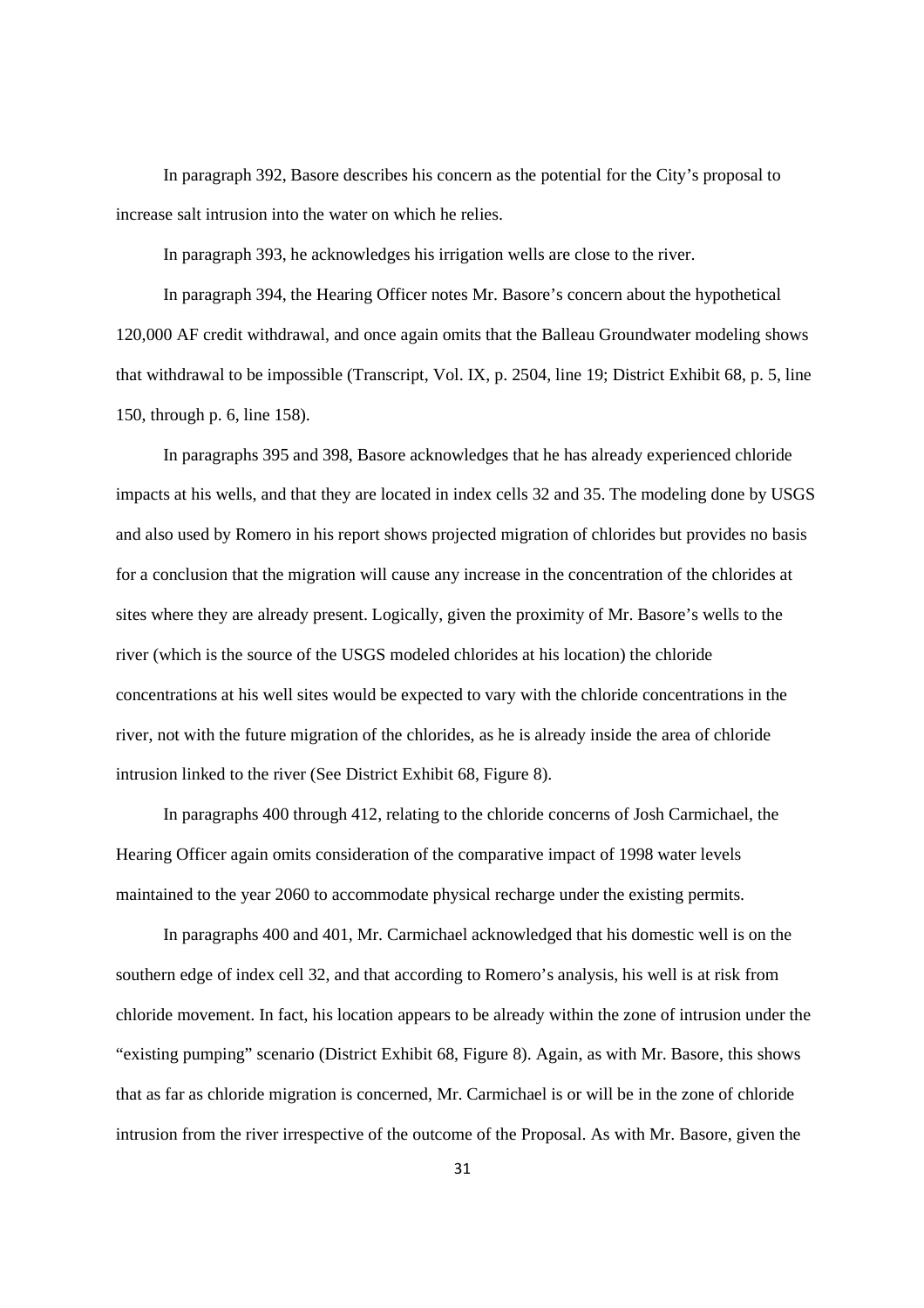proximity of Mr. Carmichael's wells to the river (which is the source of the USGS modeled chlorides at his location) once he is inside the area of chloride intrusion, the chloride concentrations at his well sites would be expected to vary with the chloride concentrations in the river, not with the additional migration of the chlorides to areas beyond his property (See District Exhibit 68, Figure 8).

In paragraph 411, the events Mr. Carmichael identifies as alarming are not impacts of the Proposal, but events that will be associated with reduction of the aquifer to 1998 levels to accommodate creation and retention of physical recharge credits under the existing permit terms.

In paragraphs 413 through 423, relating to the concerns of Bill Carp, it appears that Mr. Carp's concerns are primarily related to potential for losing access to water.

Paragraph 414 discloses that Mr. Carp has one well in the basin storage area and that it is located in index cell 31. The Hearing Officer omits that this well is in the shallow zone where Balleau Groundwater projected 1 or 2 foot of additional drawdown from pumping to the proposed lower index levels (District Exhibit 68, Figure 6, Scenario C). The well is not one of the six domestic wells projected to have possible capacity issues from pumping to the lower levels are in Index Cells 10, 16, 20, 27 and 28 (District Exhibit 68, Figure 7). The Hearing Officer also omits that the site appears to be on the edge of the zone of chloride intrusion for baseline pumping (District Exhibit 68, Figure 8) and Mr. Carp acknowledges that he already has existing salt issues with this well, which has a lined pivot system (Transcript, Vol. XIII, p. 3382). As with the Basore and Carmichael wells, there is no reason to think that further chloride migration will change chloride concentrations at Mr. Carp's well as that would logically vary now in accordance with the concentrations in the river that are the source of the modled intrusions. As with the Basore and Carmichael, the Hearing Officer omits any consideration of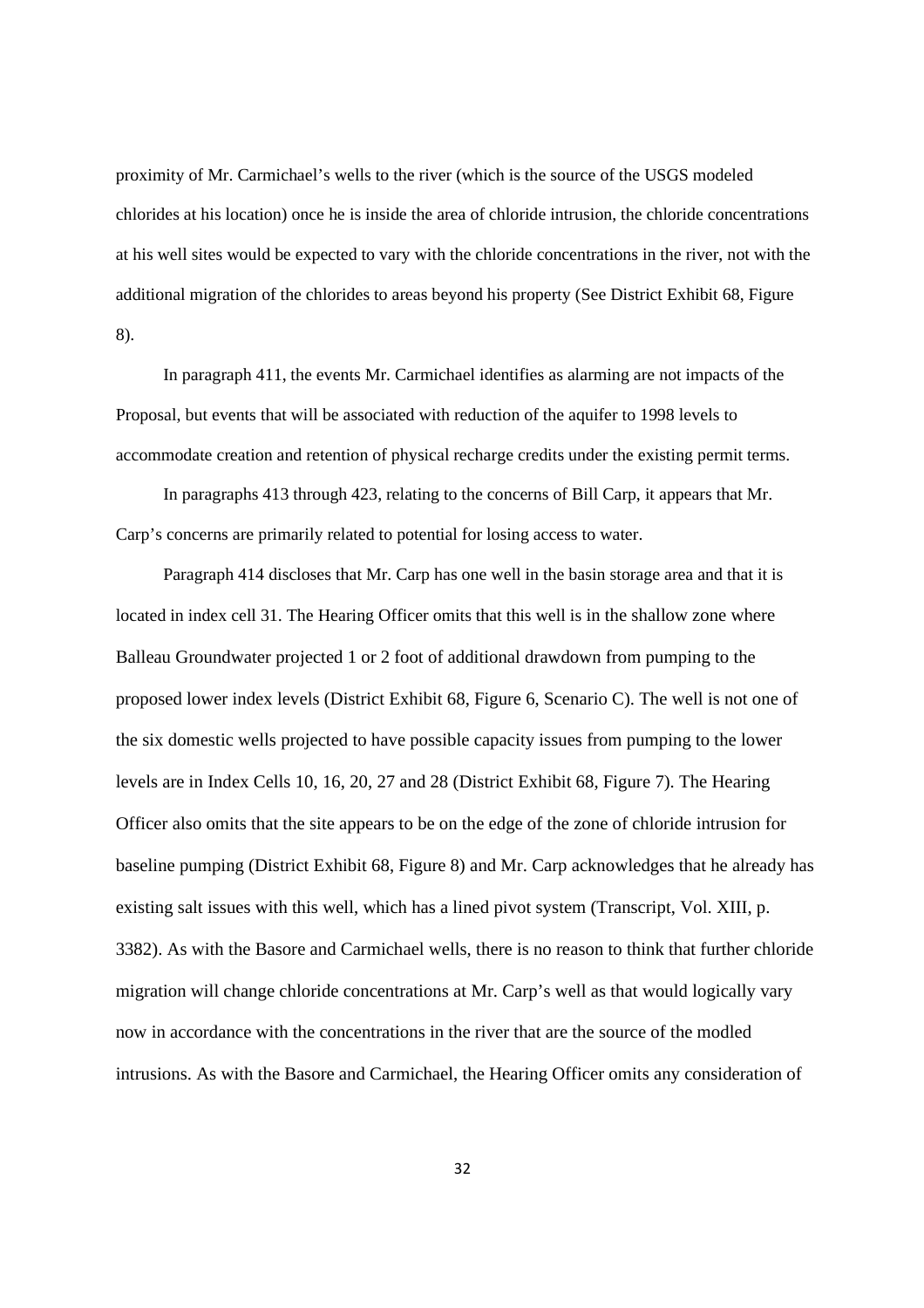impacts to Mr. Carp's well from 1998 water levels maintained to the year 2060 to accommodate creation and retention of physical recharge credits.

In paragraphs 421 through 423, the Hearing Officer omits that Mr. Carp believed the modeling done for the City's Proposal was modeling from a full aquifer to show the withdrawal of 120,000 AF of credits over eight years of drought, and for the most part, he has not read the Proposal (Transcript, Vol. XIII, p. 3430). What one could conclude from the record concerning Mr. Carp's situation is that his well does not have a water supply problem, that it does have an existing chloride problem, which will vary in the future according to chloride concentrations in the river, and that Mr. Carp's views as to the Proposal are not informed by the actual Proposal, but by incorrect information he has been given about its content and supporting modeling.

# **II. DISCUSSION AND CONCLUSIONS**

## A. Motion to Dismiss

A motion to dismiss is not fact dependent, and ideally, if one is going to be granted on a jurisdictional basis and then tested in court, that should occur before the parties have to spend years in hearings, piling up thousands of pages of exhibits and thousands of dollars of expenses.

The Hearing Officer's first contention is that the testimony of David Pope and Tim Boese establishes that the changes allowed under a formal K.S.A. 82a-708b change application are the only fundamental changes that can be made to an existing water right (Recommendations, pp. 122-123). First, witness opinion testimony does not determine issues of law, such as the meaning of statutes or regulations. Second, K.A.R. 5-7-5 tends to show the Hearing Officer is wrong, as it allows for reduction of authorized quantity, rate of diversion, place of use and point of diversion. The case of *Clawson v. State*, 49 Kan. App. 2d 789, 315 P.3d 896 (2013) recognizes the rate of diversion and authorized quantity of water rights as central to the water right, and so, changes in these features of a right are necessarily fundamental changes. Yet, K.A.R 5-7-5(f) specifically provides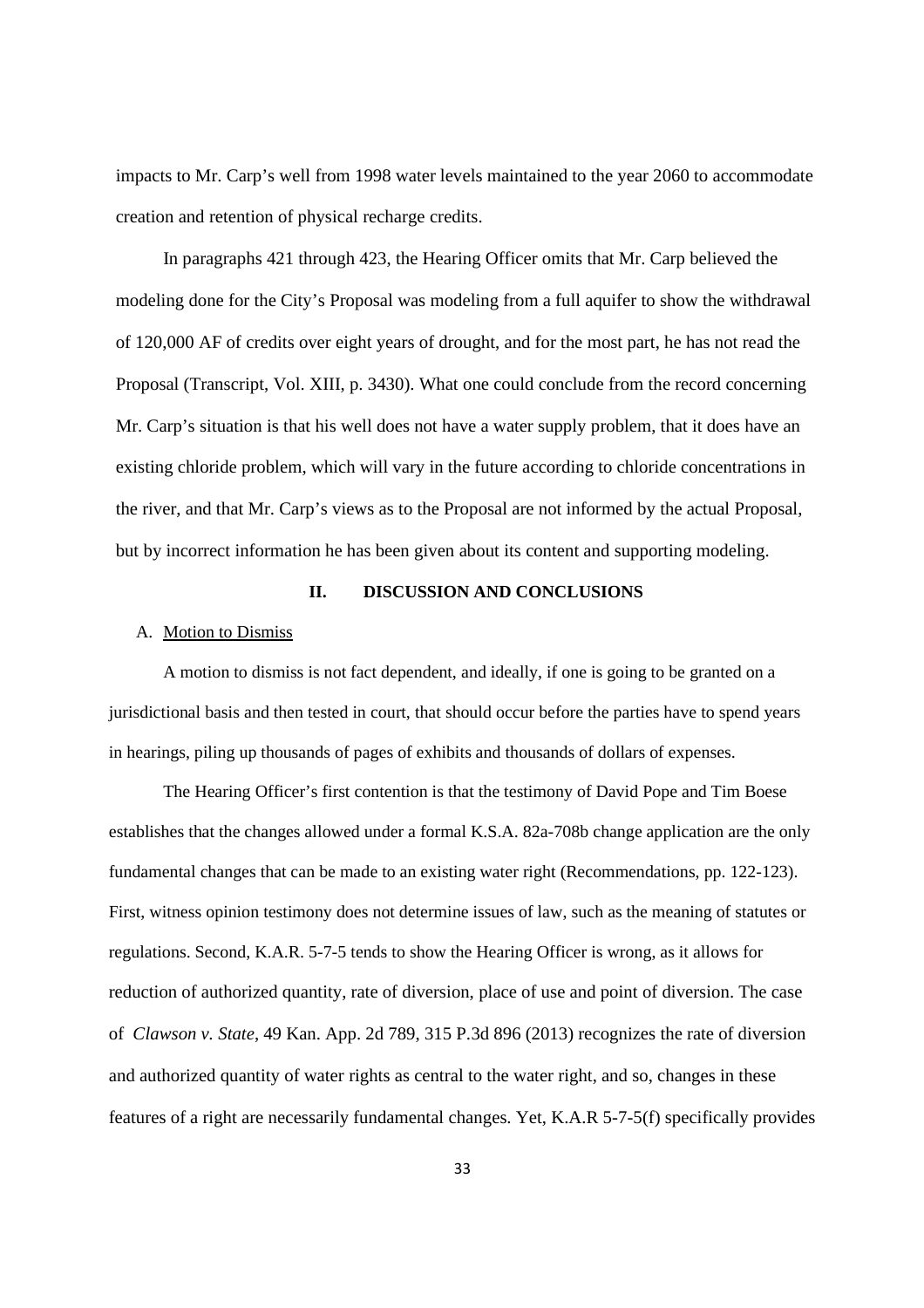that requests submitted and considered pursuant to K.A.R. 5-7-5 are not change applications pursuant to K.S.A. 82a-708b.

The Hearing Officer also disagrees with DWR (and, for what it is worth, with David Pope's testimony) as to whether the restrictions of K.A.R. 5-5-3 only apply "after a vested right has been determined or the time allotted in which to perfect the water right has expired." Mr. Pope testified, "Yes, I think that's a fair interpretation" (Transcript, Vol. X, 2752), but apparently he is only an expert on the law when he agrees with the Hearing Officer, and not when he does not.

The Hearing Officer then goes on a bit of a detour to try to explain how the prior appropriation doctrine makes K.A.R. 5-5-3 not say what it facially says (and what Mr. Pope determined "a fair interpretation"). But, by the next page (p. 125), the Hearing Officer has more analytical problems, because the City is not asking to change the maximum rate of diversion or the maximum annual authorized quantity (which, for ASR Phase II would be the 19,000 AF of credits recognized in Finding 25). The Hearing Officer then goes on to restate the contention that K.A.R. 5-3-3 does not allow increase in the annual quantity established in the permit (although the City is not asking to do that) without any additional citation to supporting legal authority (p. 125, last paragraph).

Beginning on page 126, the Hearing Officer begins an effort to equate "maximum annual quantity" with "more water than is authorized under the existing permits." The words just don't match. "Annual quantity" has a clear meaning. The lower index levels are not a limit on "annual quantity." The additional assertion that "AMCs would provide the possibility for the City to increase its water use beyond the limits of its current permits," in addition to be erroneous and unsupported by the record, also doesn't relate to any change in annual quantity. The record is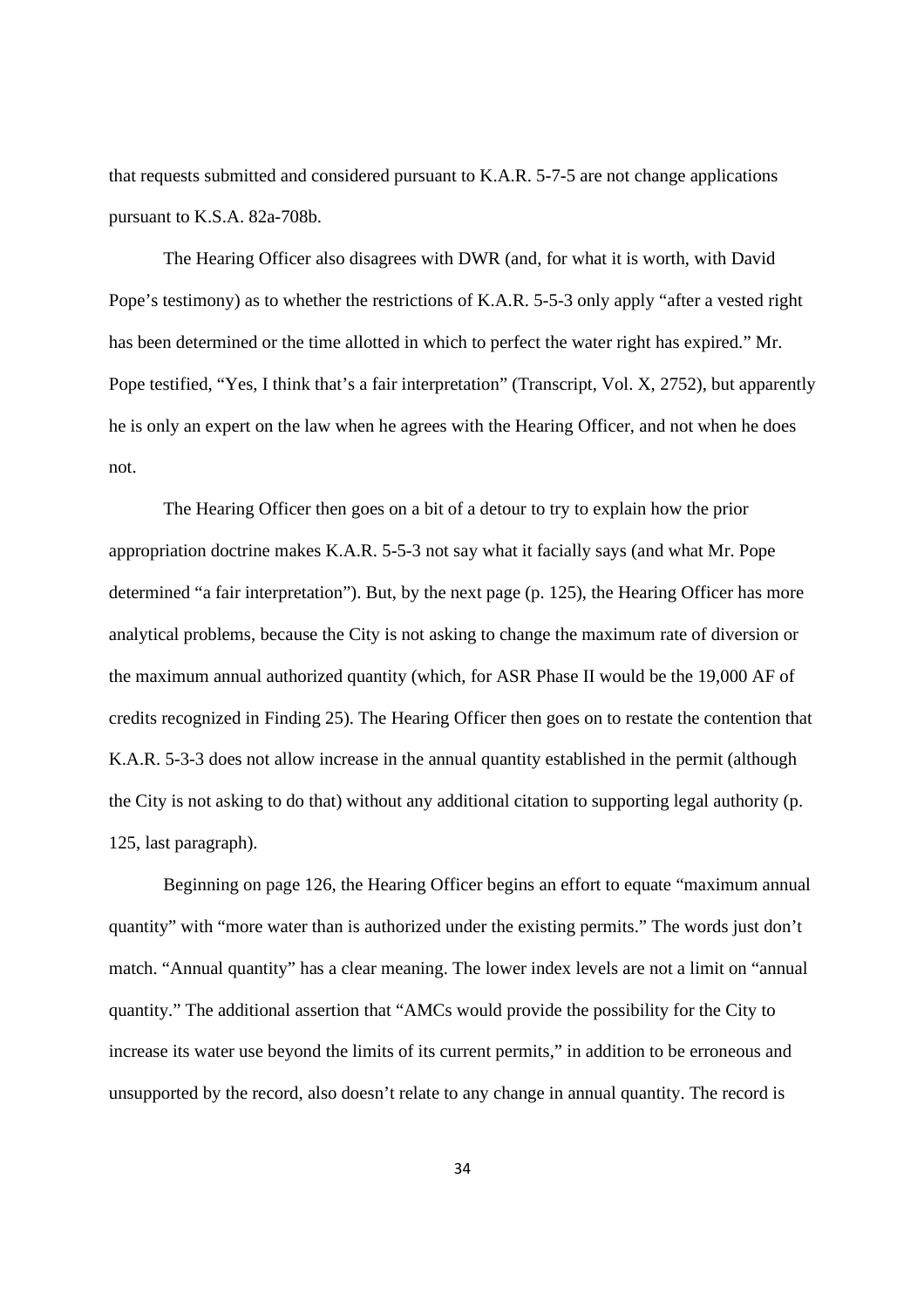extraordinarily clear that credits of all types would remain fully subject to the existing annual limits on credit withdrawal (Transcript, Vol. VII, p. 1663, lines 3-6).

The Hearing Officer's statement (p. 127) that "under the AMC concept, the City would be able to earn more credits then they currently can earn under their ASR permits" is simply not true. The AMC concept is designed to allow the same credits the City could create and retain as physical recharge credits under the existing permits by drawing the aquifer down to 1998 levels and conducting physical recharge. The rate of accrual of all recharge credits could not exceed the constructed physical diversion capacity of the ASR system including direct surface water diversions and future bank storage wells, and will be limited to the rate and quantity authorized by Water Right No. 46627 (Proposal, City Exhibit 1, p. 3-6, Section 3.4, proposed condition 2). In any event, even if the Hearing Officer's erroneous statement were correct, the 19,000 AF limit on withdrawal controls "maximum annual quantity," no matter how many credits the City earns.

The second paragraph on page 127 repeats the Hearing Officer's erroneous belief (discussed in the recommended Findings, where the Hearing Officer made this assertion, but the referenced testimony did not support it) that AMCs are "for leaving previously-injected water in the aquifer." It is not the Proposal. It is just wrong. But even if the understanding were not completely erroneous, the assertion, "in this way, the City would be allowed to withdraw more water from the aquifer than currently authorized" does not logically follow. The 19,000 AF annual limits on credit withdrawal remain the operative limit on the annual ("annual," not "currently") authorized quantity.

Next page (128) the Hearing Officer attempts a similar argument with the proposed lower index levels, asserting they would allow "more groundwater than is currently authorized." The

35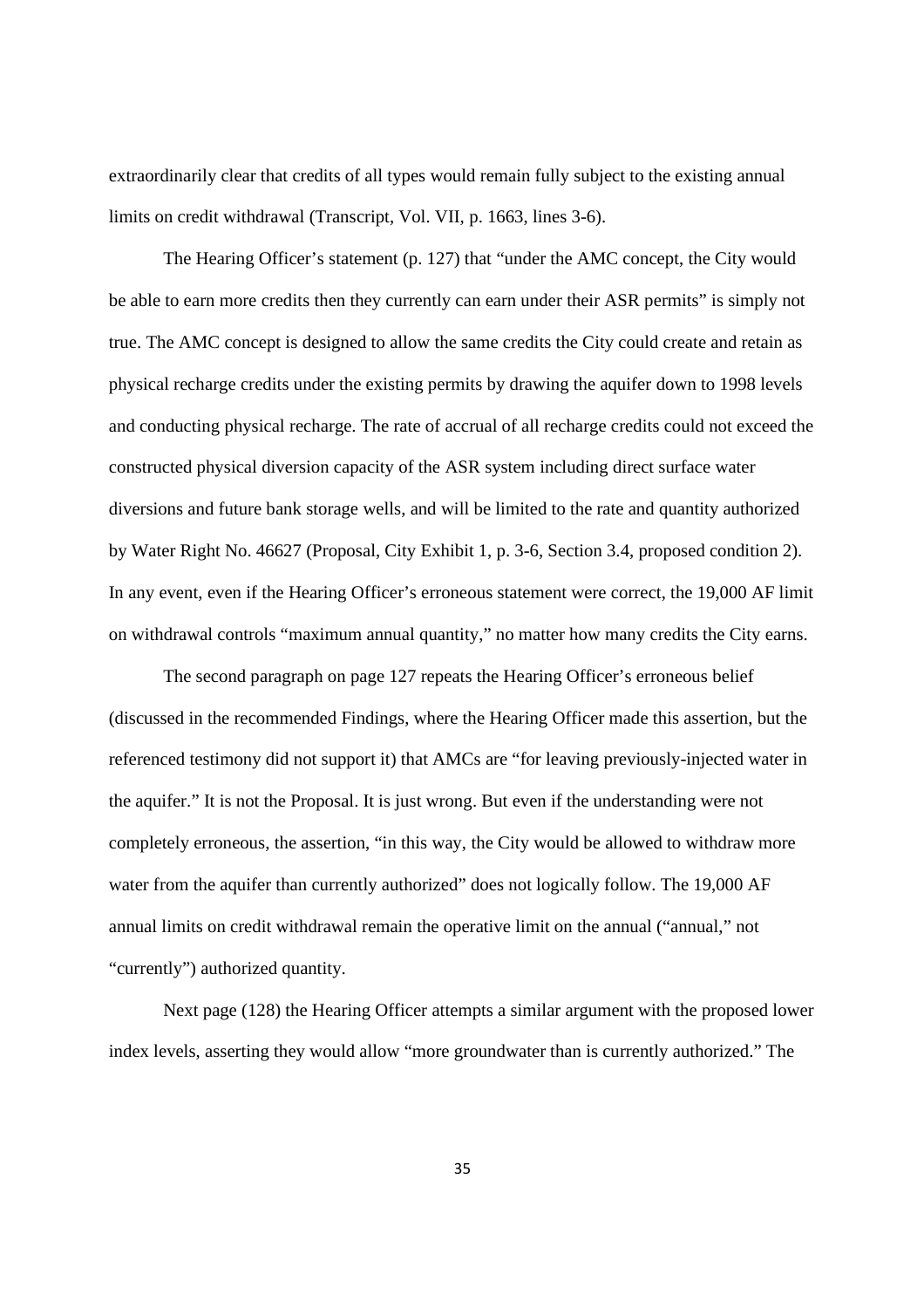"currently" is there again, where "annual" belongs, and the obvious answer is that yet again, the 19,000 AF limit, which is the "annual" limitation remains in full force and effect, unchanged.

On page 129 (first paragraph) there is brief recognition (fourth line) that the analytical focus must be on "the maximum authorized annual quantity." By the end of the next paragraph, and indeed, through the first half of the next page, the Hearing Officer reverts to "maximum authorized quantity," "authorized quantity," "currently authorized" "current quantity limitation" and "more . . . than the current permits allow." It is a desperate struggle to write the word "annual" out of the law, because the Hearing Officer sees that the AMCs and proposed lower index levels in fact have no effect on the "maximum authorized annual quantity" under the existing permits.

So at this point, the detour argument that was supposed to explain why K.A.R. 5-5-3 does not mean what it facially says has also collapsed, because it does not work without getting rid of the word "annual," and the Hearing Officer cannot find a way to do that.

On page 131, first full paragraph, when there is no support for an assertion, use "clearly." The Hearing Officer asserts that under the AMC concept, the source of water is the Little Arkansas River, and that "this source is clearly different than the groundwater recharge credits accumulated by injection and storage." This does not ring true, as the water that becomes a credit accumulated by injection and storage also came from the Little Arkansas River. There was also testimony in the case, including from George Austin and Tim Boese, that the river is hydrologically linked to the aquifer, which is how water can be gained from and lost to the river.

On the next portion of the discussion, as to whether the *Clawson* case deprives the Chief Engineer of jurisdiction to modify permits (pp. 131-134), the City concurs with the Hearing Officer's recommended conclusion that it does not.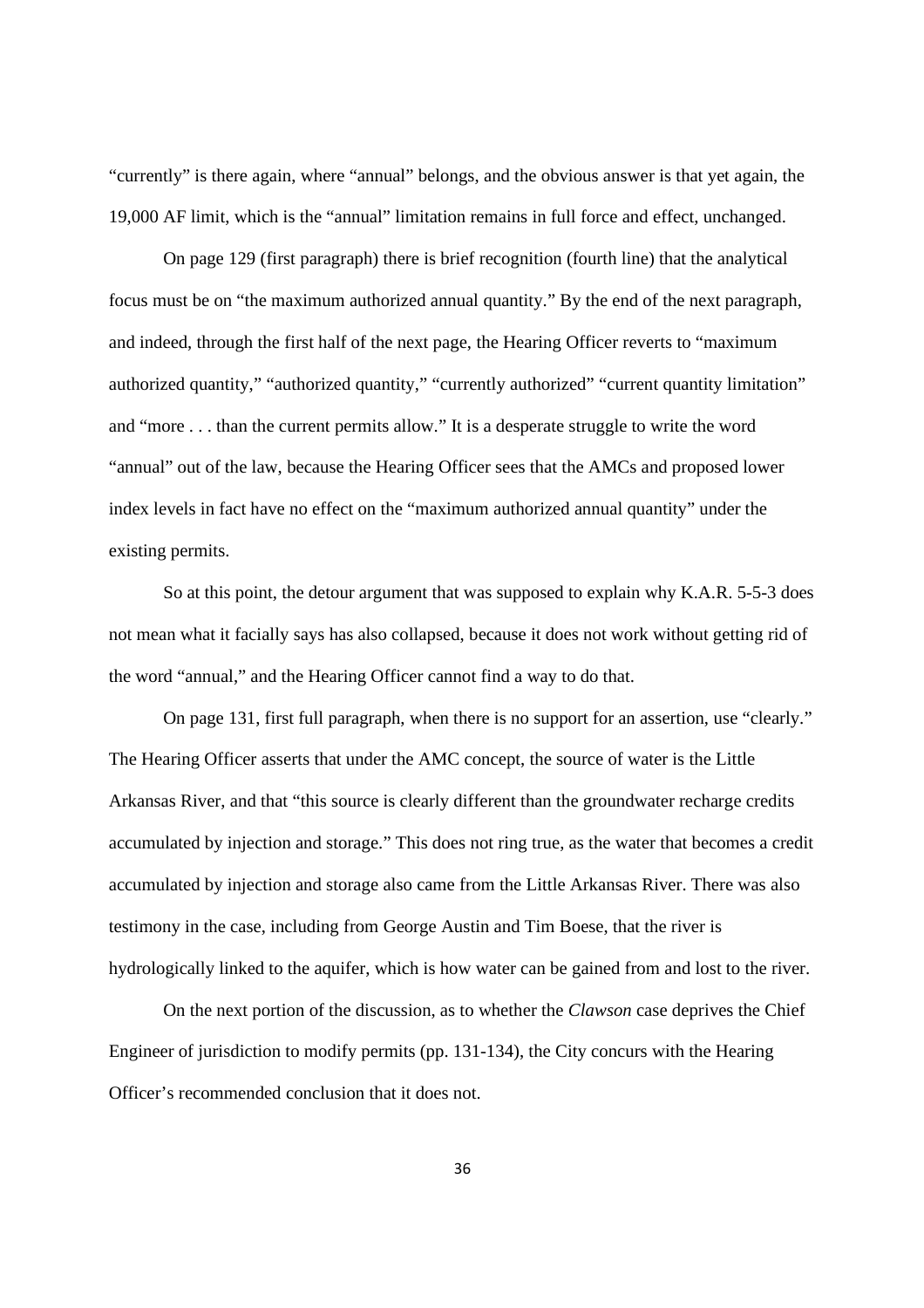As to whether the Proposal violates the prior appropriation doctrine (pp. 134-135), the Hearing Officer has forgotten a few of her own recommended Findings. First, Tim Boese testified that there have been very few appropriations approved since the implementation of safe yield, basically only some small use permits (Finding 42). Second, the Hearing Officer also found (again based on the expert testimony of Tim Boese) that AMCs would remain junior in priority to any rights existing as of the approval of the Proposal (Finding 272). The Hearing Officer's new assertion that the priority of the AMCs would be back-dated to the date of the ASR Phase II approval is contradicted by her own prior Finding. Accordingly, for purposes of internal consistency, the argument on page 135 must be regarded as contrary to fact and unsupported by the record.

With respect to the discussion of whether the proposal constitutes an uncompensated taking (pages 135-138), the City concurs with the recommended conclusion that it does not.

With respect to the discussion of the City's standing to advance the Proposal (pages 138- 139), the City concurs with the recommended conclusion that it does have standing.

With respect to the recommended Motion to Dismiss conclusion (page 139), it is unsupported because the analysis put forward by the hearing Officer fails, for the reasons stated above. However, if the Chief Engineer finds, based on either the Hearing Officer's analysis or any other grounds, that there is no jurisdiction to consider the Proposal, the case should be resolved with that simple statement and no other Findings or conclusions. The reason for this would be that if there is no power to consider the Proposal, there is then no basis to adopt any Findings or Conclusions concerning its substance.

B. Further Discussion and Conclusions

1. Lower Minimum Index Levels/Consistency With Permit Conditions re MOU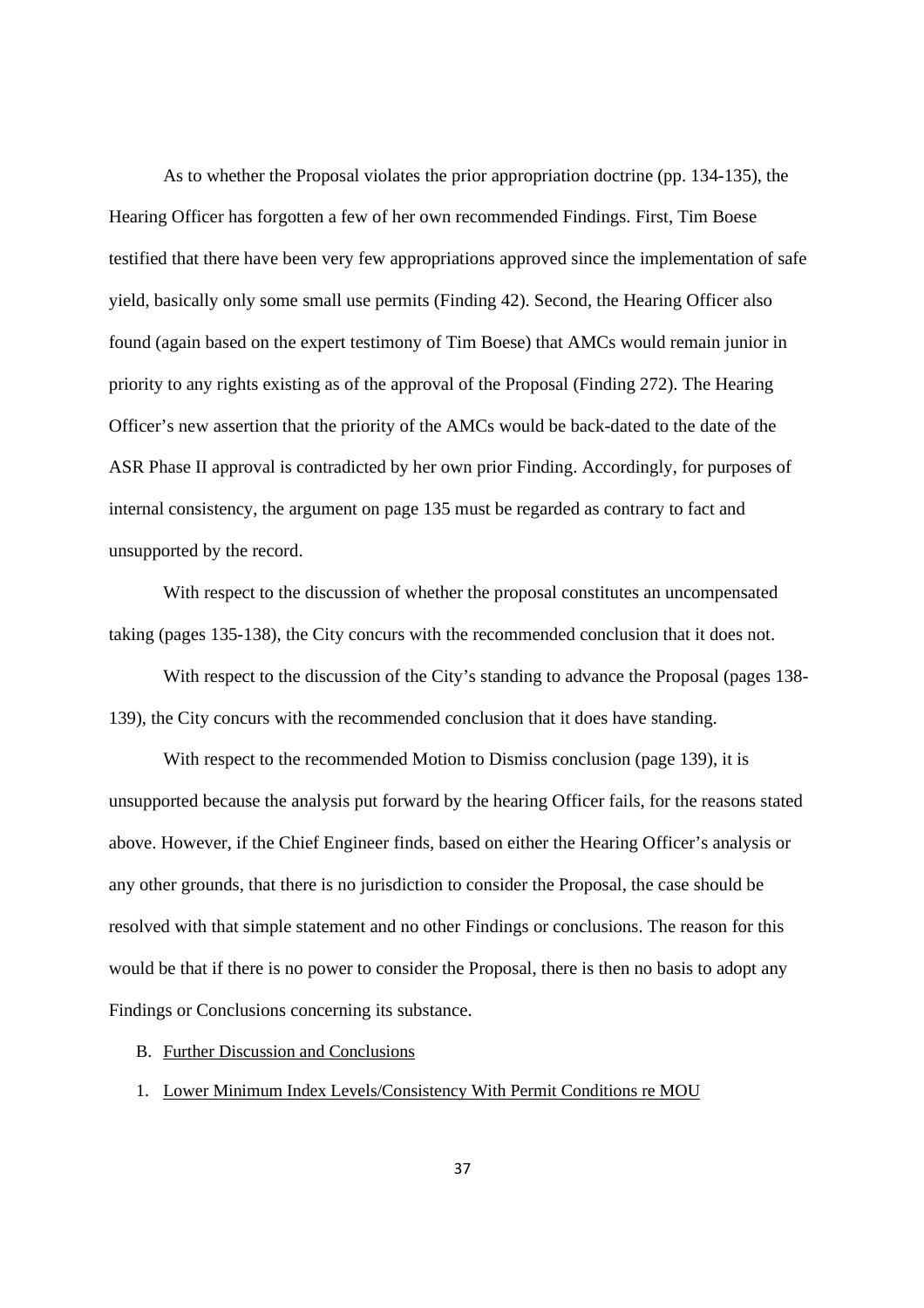The Hearing Officer is wrong as to this recommendation because her factual premises are wrong, as discussed in relation to the recommended Findings. Nothing in the MOU committed the City to not seek subsequent changes where other laws and regulations permit. In fact, the MOU was made expressly subject to all provisions of laws and regulations. The Chief Engineer has the power to waive well-spacing regulations. Although the Hearing Officer omitted mention of the DWR recommendation, DWR staff recommended that any persisting spacing concerns be waived. Most importantly, the spacing waiver issue is being gratuitously raised by the District, which owns none of the wells or water rights concerned. The District has no standing and no legal basis to complain about the spacing waivers given that the actual well owners (shown on District Exhibit 57) have not raised the issue by intervening or even submitting comments in this case.

## 2. Passive Recharge Consistency With Permit Conditions and Regulations

The Hearing Officer's analysis assumes that former Chief Engineer David Pope's opinion of "passive recharge credits" is conclusive and unalterable. This does not follow logically. Former Chief Engineer David Barfield approved the ASR Phase II permits with the concept of "passive recharge credits" included therein. He has an equal footing with David Pope to opine on what he meant by the term. David Barfield (as evidenced by letters introduced by DWR) did not believe the AMCs would be "passive recharge credits." Lane Letourneau, Paul McCormick and Dan Clement were also of the view that AMCs are not "passive recharge credits," for the reasons stated in their testimony. There is not a definition of "passive recharge credit" in statute or regulations, and the current Chief Engineer has equal footing with David Pope and David Barfield to decide what he believes it means and should mean.

#### 3. City Burden to Demonstrate Satisfaction of Statutory Criteria

The Hearing Officer is extensively wrong in the conclusions offered under this heading, because of her substantial factual errors and fundamental failures to understand the modeling in the case (discussed in relation to various of the recommended Findings). Case burdens should not be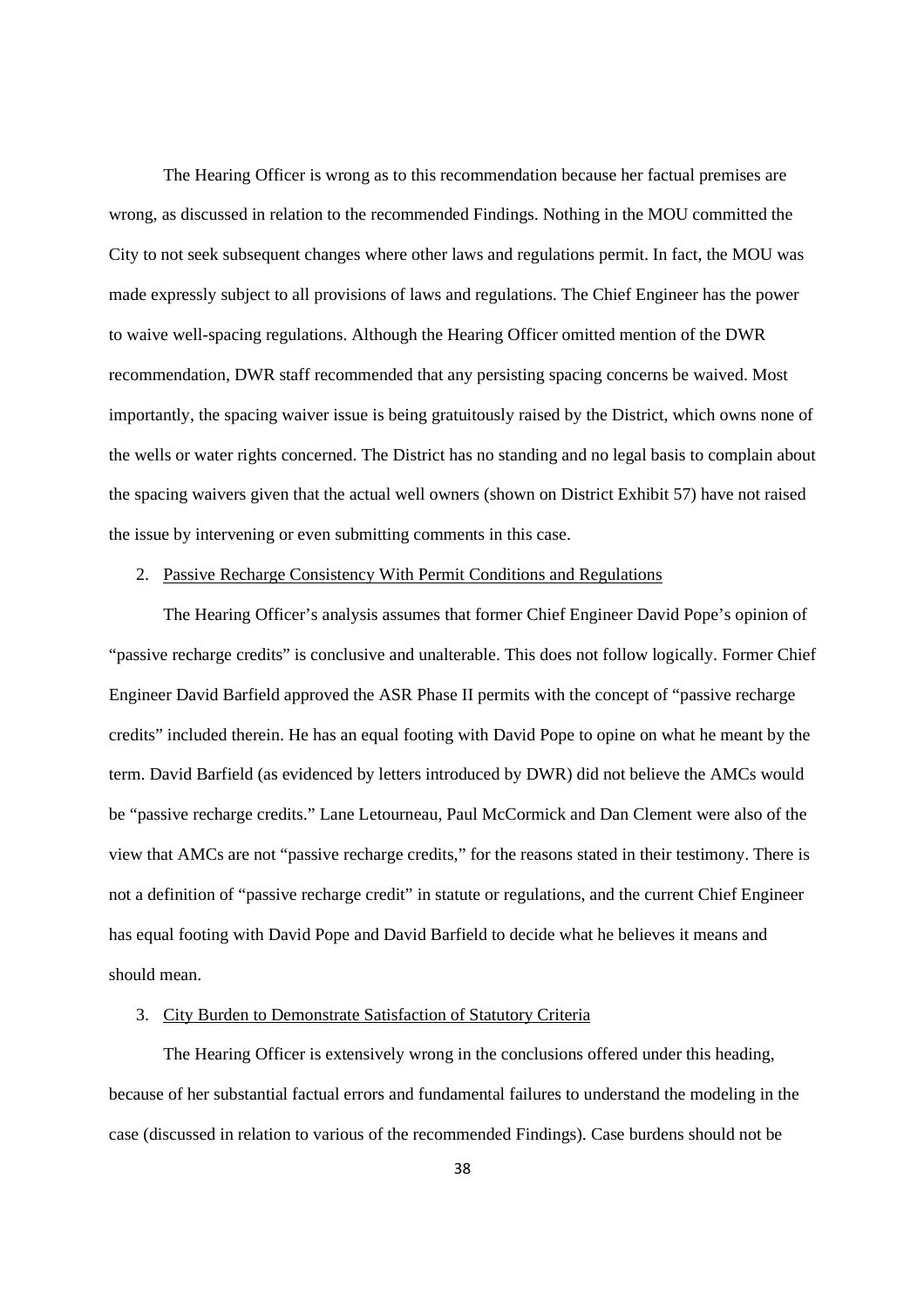transmogrified into insurmountable requirements to prove the negative of even the most irrational speculative harms. For instance, applicants should not have to generate useless modeling of impossible 120,000 AF credit withdrawals to show what hypothetical but impossible impacts the impossible withdrawals would have. For the reasons previously discussed in its Proposed Findings and Conclusions, the City believes the Hearing Officer has misconstrued the case of *Garetson Bros. v American Warrior, Inc.,* and erroneously imported to the permit review and approval process a definition of "impairment" that was only intended by the court to be applied to claims of actual, current impairment. If disproving the *Garetson Bros*. concept of "impairment" is extended to become a requirement of permit approvals generally, few or no new appropriations will be approved in Kansas.

However, and regardless of how strictly the City's burden is construed, the City respectfully submits that when the Chief Engineer has the modeling evidence reviewed by experienced modelers, it will establish that the City has met all its burdens as to AMCs, because (as previously referenced in discussion of the Findings and in the City's Proposed Findings and Conclusions in this case): 1) AMCs in fact do not allow the City to accumulate more credits than it could by drawing the aquifer down to 1998 levels for physical recharge; 2) AMCs do not have any impacts that existing physical credits do not have, including any greater impacts on existing wells or on minimum desirable streamflow; 3) AMCs cannot affect safe yield any more than physical recharge credits can; 4) AMCs will be subject to the same withdrawal limits as physical credits; 5) AMCs will not be withdrawn from Phase I wells; 6) the stipulation in the ASR Phase II MOU that impairment is not expected if credits are not withdrawn below the 1993 levels is powerful evidence that if the lower index levels are not changed, AMCs cannot cause impairment; 7) the City is on record as being amenable to a condition to use credits only during reasonably defined drought periods; 8) the City is on record as being amenable to a condition to use its native rights first on a well-by-well basis; 9) although the Hearing Officer disputes it, the Proposal in fact calls for the City to inject water for physical credits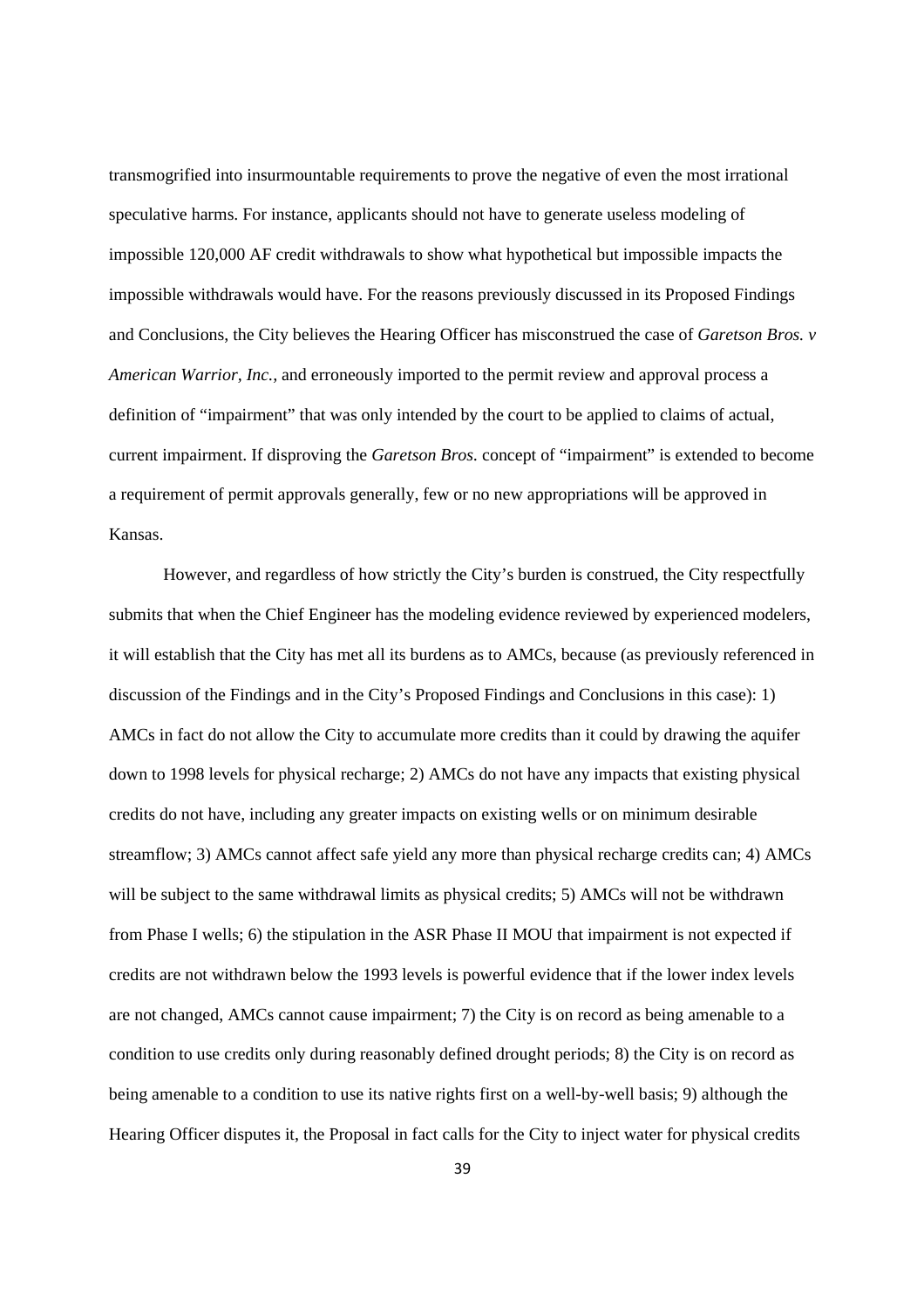when there is capacity to do so; 10) AMCs have a positive impact on streamflow by helping to keep the aquifer full and 11) all the modeled adverse impacts projected for the Proposal resulted from modeling withdrawals down to the proposed lower index limits, not from AMCs. The Hearing Officer has avoided reaching these findings as to AMCs only by ignoring substantial quantities of key evidence, misconstruing modeling results and refusing to consider the components of the Proposal separately (although asked by both the City and DWR to do so).

Additionally, once the Chief Engineer has had an opportunity to have the modeling evidence reviewed by experienced modelers, there is a pretty good case that the City has also met, by a preponderance of the evidence, all burdens for approval of the proposed lower index levels and AMCs together, because even with the Romero modeling, which projects pumping all the way to the proposed lower index levels: 1) the modeling results only identified six (6) wells that will be impacted by the new lower levels; 2) they are all domestic wells and it is unlikely that they fully penetrate the aquifer; 3) all but one of them appear to be within the 660-foot radius of the protective provisions of the Proposal; 4) testimony and evidence on chloride migration suggest the infrequent and temporary impact of the Proposal during protracted droughts will be less than drawing the aquifer down to 1998 levels for a long period of decades to facilitate physical recharge; 5) there should be a similar tradeoff as to impact on minimum desirable streamflow, which would be adversely impacted by the Proposal only during protracted drought events and would benefit from higher water levels the rest of the time; 6) minimum desirable streamflow should be improved by relieving the pressure on the City to pump credits in the early years of a drought due to the risk they could become stranded; 7) the Hearing Officer's interpretation of minimum desirable streamflow requirements in the permit review and approval process seems out of place and abnormal in the context of DWR's normal practices to administer MDS on a real time basis, and normally, for longstanding problems rather than temporary drought impacts.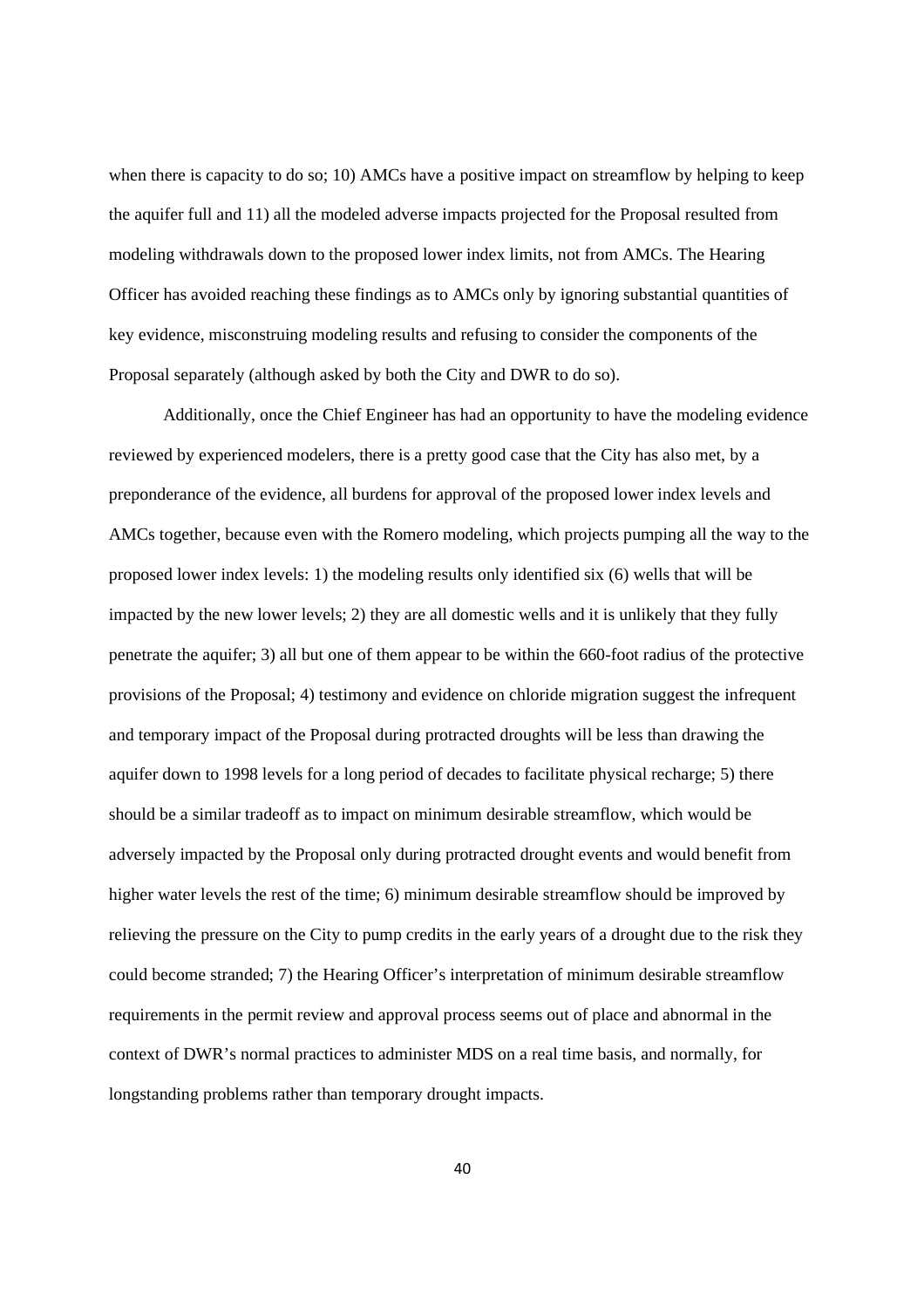As to points that the Chief Engineer might find to merit further study, the City reiterates its position that it would be appropriate to reopen the record as necessary to address any such issue. Particularly this would be so as to matters such as practical saturated thickness, which were first raised at a time when the hearing process and expert deadlines precluded new studies, and DWR modeling staff were walled off from the staff participating in the hearing process. Further, given that the Hearing Officer's Recommendations selectively omit numerous matters and do not provide a balanced sense of the parties' evidence and arguments, the City suggests that the Chief Engineer should also directly review the Proposed Findings and Conclusions, Post-Hearing Briefs and Replies of all parties, in order to gain a more adequate sense of what the recommendations left out.

Respectfully submitted,

Office of the City Attorney of the City of Wichita, Kansas

By /s/ Brian K. McLeod \_\_\_\_\_\_\_\_\_\_\_\_\_\_\_\_\_ Brian K. McLeod, SC # 14026

# CERTIFICATE OF FILING AND SERVICE

The undersigned hereby certifies that he transmitted the above and foregoing City's Comments on the Hearing Officer's Recommendations by electronic mail on this 11th day of February, 2022, for filing, to ronda.hutton@ks.gov and served the same upon counsel for the other parties herein by electronic mail addressed to:

Equus Beds Groundwater Management District No 2 313 Spruce Halstead, Kansas 67056 tom@aplawpa.com stucky.dave@gmail.com